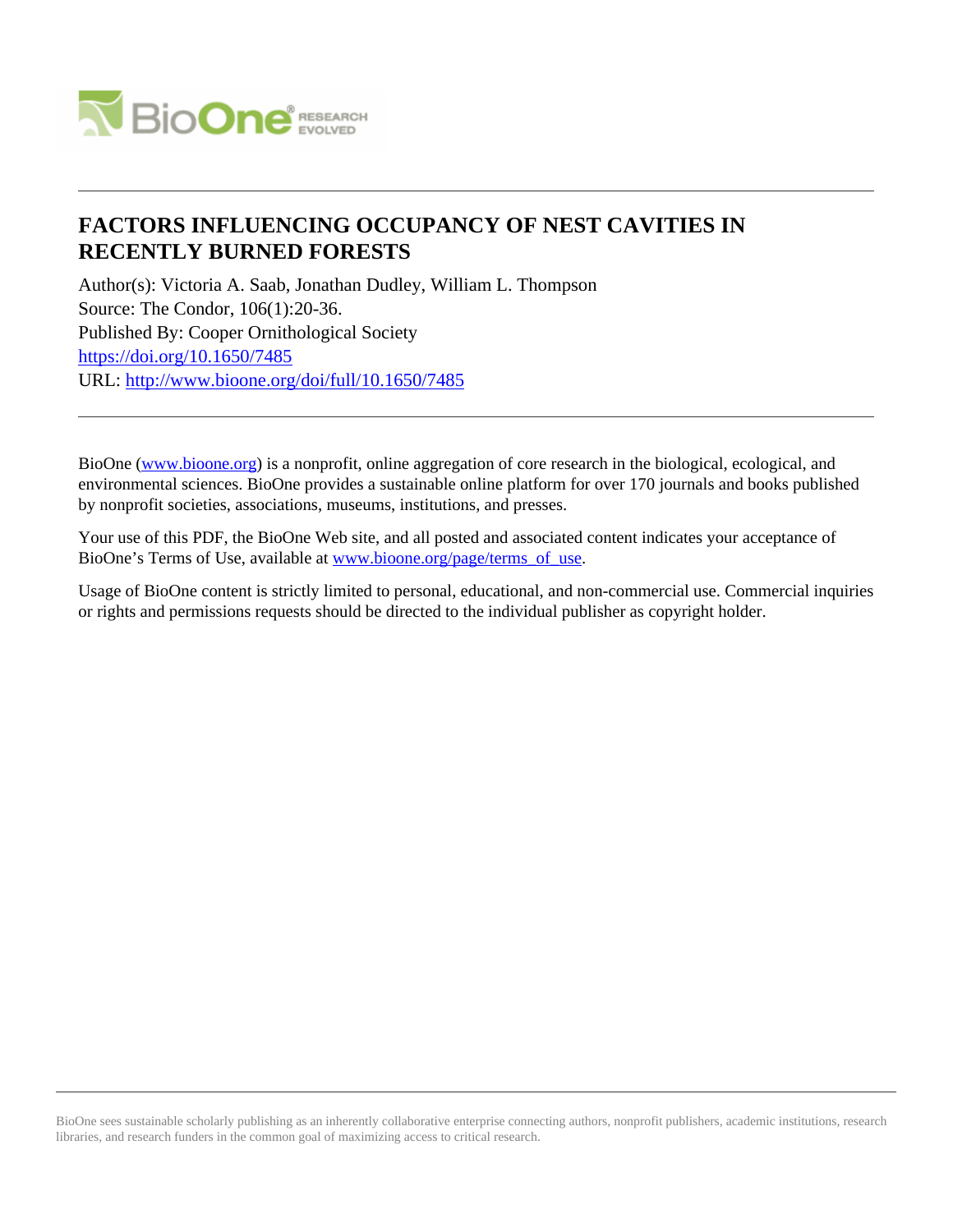# FACTORS INFLUENCING OCCUPANCY OF NEST CAVITIES IN RECENTLY BURNED FORESTS

VICTORIA A. SAAB<sup>1,4</sup>, JONATHAN DUDLEY<sup>2</sup> AND WILLIAM L. THOMPSON<sup>3</sup>

*1USDA Forest Service, Rocky Mountain Research Station, 1648 South 7th Avenue, MSU Campus, Bozeman, MT 59717-2780*

*2USDA Forest Service, Rocky Mountain Research Station, 316 E. Myrtle St., Boise, ID 83702 3USGS Arkansas Cooperative Fish and Wildlife Research Unit, Department of Biological Sciences, University of Arkansas, Fayetteville, AR 72701*

*Abstract.* Recently burned forests in western North America provide nesting habitat for many species of cavity-nesting birds. However, little is understood about the time frame and the variables affecting occupancy of postfire habitats by these birds. We studied factors influencing the occupancy and reuse of nest cavities from 1–7 years after fire in two burned sites of western Idaho during 1994–1999. Tree cavities were used for nesting by 12 species of cavity nesters that were classified by the original occupant (strong excavator, weak excavator, or nonexcavator) of 385 nest cavities. We used logistic regression to model cavity occupancy by strong excavators ( $n = 575$  trials) and weak excavators ( $n = 206$  trials). Year after fire had the greatest influence on occupancy of nest cavities for both groups, while site of the burn was secondarily important in predicting occupancy by strong excavators and less important for weak excavators. Predicted probability of cavity occupancy was highest during the early years (1–4) after fire, declined over time (5–7 years after fire), and varied by site, with a faster decline in the smaller burned site with a greater mosaic of unburned forest. Closer proximity and greater interspersion of unburned forest (15% unburned) may have allowed a quicker recolonization by nest predators into the smaller burn compared to the larger burn with few patches of unburned forest (4% unburned). In combination with time and space effects, the predicted probability of cavity occupancy was positively affected by tree and nest heights for strong and weak excavators, respectively.

*Key words: burned forests, cavity-nesting birds, Lewis's Woodpecker,* Melanerpes lewis*, nesting habitat,* Picoides*,* Pinus ponderosa*.*

# Factores que Influencian la Ocupación de Cavidades de Nidificación en Bosques Recientemente Quemados

Resumen. Los bosques del oeste de América del Norte que han sido recientemente quemados proveen hábitat de nidificación para muchas especies de aves que nidifican en cavidades. Sin embargo, se sabe poco sobre el marco temporal y las variables que afectan la ocupación por parte de las aves de los hábitats luego del fuego. Entre 1994 y 1999, estudiamos los factores que influencian la ocupación y el uso repetido de las cavidades de nidificación entre 1 y 7 años luego del fuego, en dos sitios quemados en el oeste de Idaho. Las cavidades de los árboles fueron usadas para nidificar por 12 especies de aves, las que fueron clasificadas (385 cavidades) según el ocupante original (excavador fuerte, excavador débil y no excavador). Usamos regresión logística para modelar la ocupación de las cavidades por parte de excavadores fuertes ( $n = 575$  pruebas) y débiles ( $n = 206$  pruebas). El año luego del fuego tuvo la mayor influencia en la ocupación de las cavidades de nidificación para ambos grupos, mientras que el sitio de la quema tuvo una importancia secundaria en predecir la ocupacio´n por parte de excavadores fuertes y menos importancia por parte de excavadores débiles. La probabilidad predicha de ocupación de las cavidades fue mayor durante los primeros años  $(1-4)$  luego del fuego, declinó con el tiempo  $(5-7)$  años luego del fuego) y varió entre sitios, con una disminución más rápida en el sitio quemado más pequeño que presentó un mayor mosaico de bosque no quemado. La proximidad y la mayor disper $s$ ión de bosques no quemados (15% no quemado) puede haber permitido una recolonización más rápida de los depredadores de nidos en el sitio quemado pequeño, comparado con el sitio quemado mayor que presentó pocos parches de bosque no quemado (4% no quemado). En combinación con los efectos de tiempo y espacio, la probabilidad predicha de ocupación de cavidades fue afectada positivamente por la altura de los a´rboles y de los nidos para los excavadores fuertes y débiles, respectivamente.

Manuscript received 13 March 2003; accepted 5 October 2003.

<sup>4</sup> E-mail: vsaab@fs.fed.us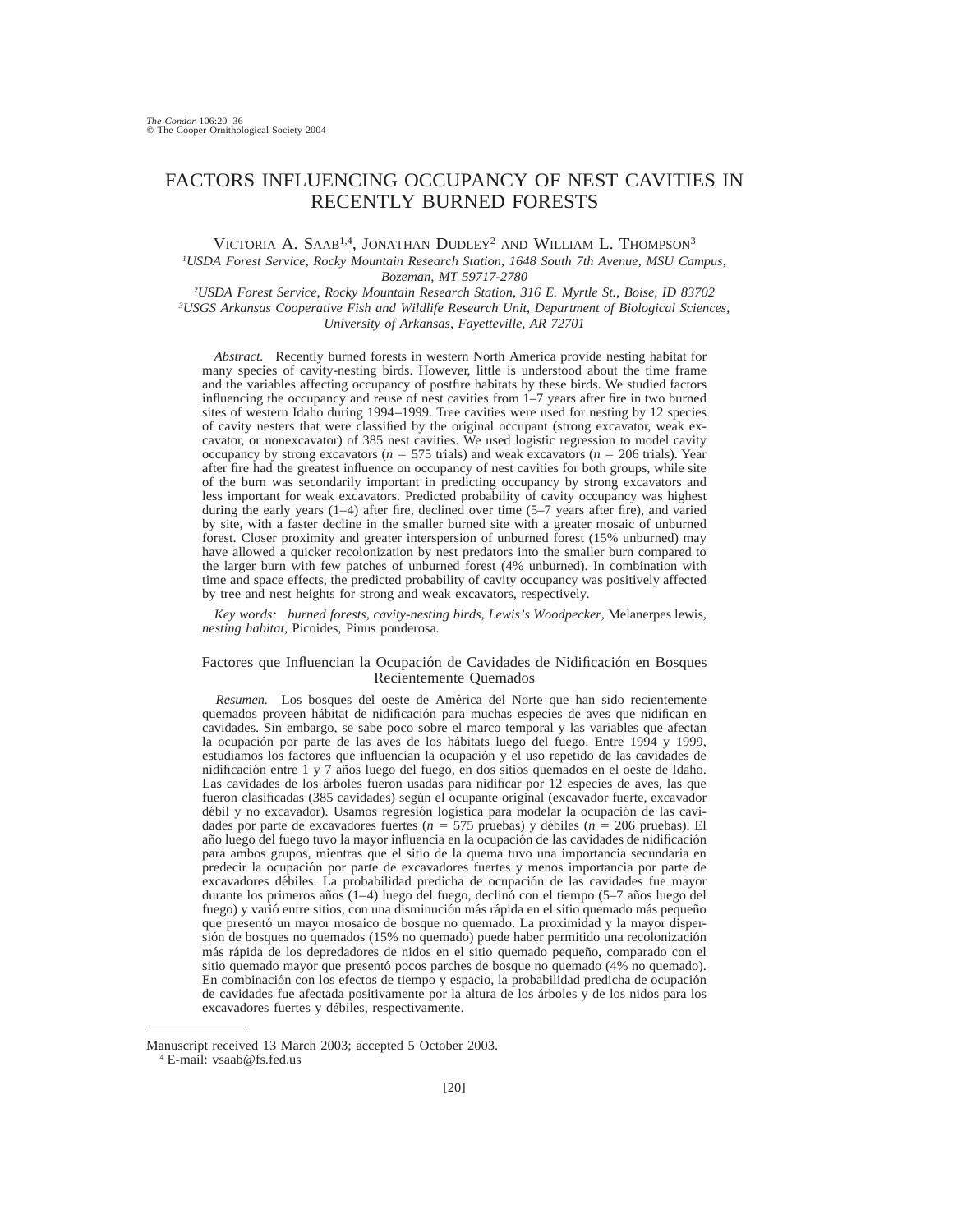# INTRODUCTION

Many cavity-nesting birds are associated with recently burned forests of interior western North America. Burned forests have been described as ephemeral source habitats for some species of cavity-nesting birds because early postfire habitats provide an increase in nesting and foraging opportunities (Hutto 1995), and a reduced risk of nest predation compared to unburned forests (Saab and Vierling 2001). Fire creates snags, alters insect communities, eliminates foliage, and changes the size, abundance, and distribution of tree species across landscapes (Huff and Smith 2000, Kotliar et al. 2002). Such physical and biological changes after fire are rapid compared to systems undergoing succession with no recent disturbance. Thus, time since fire is expected to be an important influence on the patterns of nest use by cavity-nesting birds.

Duration of occupancy by cavity nesters varies among species, most likely because of differences in preferred prey availability, in addition to the size, distribution, and decay rate of snags. For example, Black-backed Woodpeckers (see Table 1 for scientific names) rapidly colonize stand-replacement burns within one to two years after fire (Murphy and Lehnhausen 1998, Dixon and Saab 2000). Within five years, however, they become rare, presumably due to declines in their preferred prey of larval bark (Scolytidae) and wood-boring (Cerambycidae and Buprestidae) beetles. In contrast, Lewis's Woodpecker can be abundant in both recent burns (2–4 years postfire; Saab and Vierling 2001), and older burns (10–25 years; Bock 1970, Linder and Anderson 1998). Aerial insectivores such as Lewis's Woodpeckers are attracted to recently burned forests (Bock 1970, Tobalske 1997) because vegetation regrowth after wildfire generally results in rapid increases of arthropod populations (Horst 1970, Best 1979, Many 1984).

Avian responses to fire vary not only with time since fire, but also with burn severity and size, landscape context of burns, and postfire salvage logging (Saab and Dudley 1998, Murphy and Lehnhausen 1998, Kotliar et al. 2002, Saab et al. 2002). Landscape context of fires potentially has profound effects on breeding distributions and the source-sink status of burned habitats (Saab and Vierling 2001). Large-scale

stand-replacement burns that lack a mosaic with green forest may serve as ephemeral source habitats for some species of cavity-nesting birds. Mammalian and reptilian nest predators are likely absent or their numbers are reduced drastically in large, recently burned forests, possibly allowing for high nest survival and productivity of cavity-nesting birds (Saab and Vierling 2001).

Cavity-nesting bird communities that occupy burned forests are diverse in mode of cavity acquisition and in foraging strategies (Bock et al. 1978, Raphael and White 1984, Saab and Dudley 1998). Strong and weak excavator species, as well as nonexcavators, use burned forests for nesting habitat. Strong excavators (e.g., Blackbacked Woodpecker) forage primarily in bark and wood, and typically excavate and occupy a new nest cavity every year (Dixon and Saab 2000, Aitken et al. 2002). In contrast, nonexcavators (e.g., Mountain Bluebird) are primarily aerial insectivores, and commonly reuse nest cavities in subsequent years (Aitken et al. 2002). Weak excavators can follow yet a different pattern. For example, Lewis's Woodpecker is a weak excavator that typically enlarges existing cavities and will usurp nests of other species (Tobalske 1997, Saab and Dudley 1998). Thus, diverse life histories and patterns of cavity use characterize the assemblage of cavity-nesting birds that occupy early postfire forests.

The importance of recently burned forests to a diverse community of breeding cavity-nesting birds is well known (Bock and Lynch 1970, Bock et al. 1978, Raphael and White 1984, Hutto 1995, Saab and Dudley 1998). What is not known, however, is the time period over which cavity nesters occupy these forests and the factors responsible for their continued use. In this study, we asked the question, Which factors most influence the occupancy of nest cavities created after fire? We approached this question by examining the use of nest cavities over a 6 year period following fire. We monitored newly excavated cavities and recorded occupancy or vacancy through the study period, and modeled occupancy as a function of temporal scale, spatial scale, and microhabitat features at the nest tree. We hypothesized that year (time since fire) and site characteristics (amount of unburned forest, size, and severity of the burn) would have the greatest effects on occupancy of nest cavities in burned forests.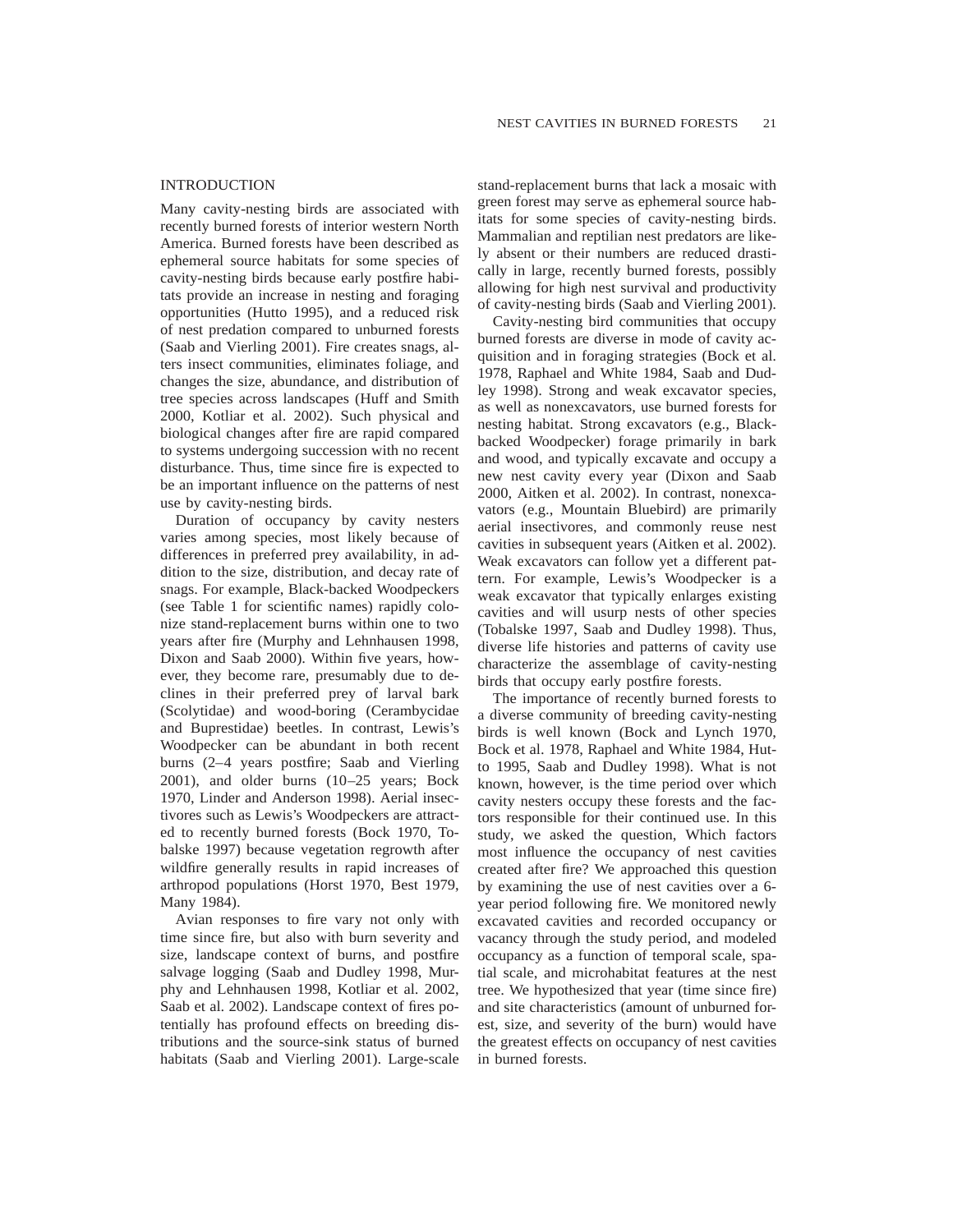TABLE 1. General patterns of cavity use in two burned forests of southwestern Idaho. Table indicates number of cavities used and number of nesting attempts made from 1994–1999, ordered by abundance of original occupants. Secondary cavity nesters were original occupants in rare cases when a cavity was excavated but not subsequently occupied by a primary cavity nester. These data were used to model occupancy of nest cavities throughout the study period.

|                         | No. cavities as original<br>occupant |                    |                |                          | Total nesting attempts    |                |  |
|-------------------------|--------------------------------------|--------------------|----------------|--------------------------|---------------------------|----------------|--|
| Species                 | Foothills<br>Burn                    | Star Gulch<br>Burn | Total          | Foothills<br><b>Burn</b> | Star Gulch<br><b>Burn</b> | Total          |  |
| Lewis's Woodpecker      | 86                                   | 35                 | 121            | 141                      | 54                        | 195            |  |
| Melanerpes lewis        |                                      |                    |                |                          |                           |                |  |
| Hairy Woodpecker        | 39                                   | 67                 | 106            | 40                       | 68                        | 108            |  |
| Picoides villosus       |                                      |                    |                |                          |                           |                |  |
| Northern Flicker        | 25                                   | 45                 | 70             | 26                       | 47                        | 73             |  |
| Colaptes auratus        |                                      |                    |                |                          |                           |                |  |
| Black-backed Woodpecker | 9                                    | 30                 | 39             | 9                        | 30                        | 39             |  |
| Picoides arcticus       |                                      |                    |                |                          |                           |                |  |
| Mountain Bluebird       | 6                                    | 10                 | 16             | 11                       | 21                        | 32             |  |
| Sialia currucoides      |                                      |                    |                |                          |                           |                |  |
| Western Bluebird        | 11                                   | 6                  | 17             | 28                       | 11                        | 39             |  |
| Sialia mexicana         |                                      |                    |                |                          |                           |                |  |
| White-headed Woodpecker | 4                                    | 8                  | 12             | 4                        | 9                         | 13             |  |
| Picoides albolaryatus   |                                      |                    |                |                          |                           |                |  |
| American Kestrel        | $\Omega$                             | $\Omega$           | $\Omega$       | 10                       | 1                         | 11             |  |
| Falco sparverius        |                                      |                    |                |                          |                           |                |  |
| Pileated Woodpecker     | $\mathbf{0}$                         | $\overline{c}$     | $\overline{2}$ | $\overline{0}$           | $\overline{c}$            | $\overline{c}$ |  |
| Dryocopus pileatus      |                                      |                    |                |                          |                           |                |  |
| Downy Woodpecker        | $\Omega$                             | 1                  | 1              | $\Omega$                 | 1                         | 1              |  |
| Picoides pubescens      |                                      |                    |                |                          |                           |                |  |
| Red-naped Sapsucker     | $\theta$                             | 1                  | 1              | $\overline{0}$           | 1                         |                |  |
| Sphyrapicus nuchalis    |                                      |                    |                |                          |                           |                |  |
| European Starling       | $\Omega$                             | $\Omega$           | $\Omega$       | 3                        | $\Omega$                  | 3              |  |
| Sturnus vulgaris        |                                      |                    |                |                          |                           |                |  |
| Totals                  | 180                                  | 205                | 385            | 272                      | 245                       | 517            |  |

# METHODS

#### STUDY AREA

We studied cavity-nesting birds from 1994–1999 in two burned sites of southwestern Idaho  $(43°35'N, 115°42'W)$ . Elevation ranged from 1130 to 2300 m and the perimeters of the burns were separated on average by 10 km. The Foothills Burn (89 159 ha) was created in August 1992 by a high-severity, stand-replacing wildfire. Most standing trees were killed by the fire, and green forest patches occupied less than 4% of the area within a 1-km radius of nest trees (Appendix). Postfire salvage logging was conducted in the Foothills Burn, and approximately half the snags over 23 cm diameter at breast height (dbh) were removed for timber harvest (Saab and Dudley 1998). The Star Gulch Burn (12 467 ha) was created in August 1994 by a mixed-severity, patchy wildfire that resulted in a mosaic of burned and green forest. In contrast to the Foothills Burn, patches of green forest occupied 15% of the landscape in the Star Gulch Burn (Appendix) and the site was not salvage logged. In both study sites, prefire tree canopy was dominated by ponderosa pine (*Pinus ponderosa*) and Douglas-fir (*Pseudotsuga menziesii*), with inclusions of quaking aspen (*Populus tremuloides*), subalpine fir (*Abies lasiocarpa*), and Scouler's willow (*Salix scouleriana*). Trees and snags were often patchily distributed within the burned landscapes and interspersed with large openings of shrubs, including ninebark (*Physocarpus malvaceus*) and ceanothus (*Ceanothus velutinus*).

In order to model cavity occupancy, we needed to locate and monitor nests in both study sites throughout the 6-year study period, determine the original excavator of each cavity, record the history of cavity use starting with the first year of occupancy, measure nest tree characteristics, and characterize the landscape surrounding nest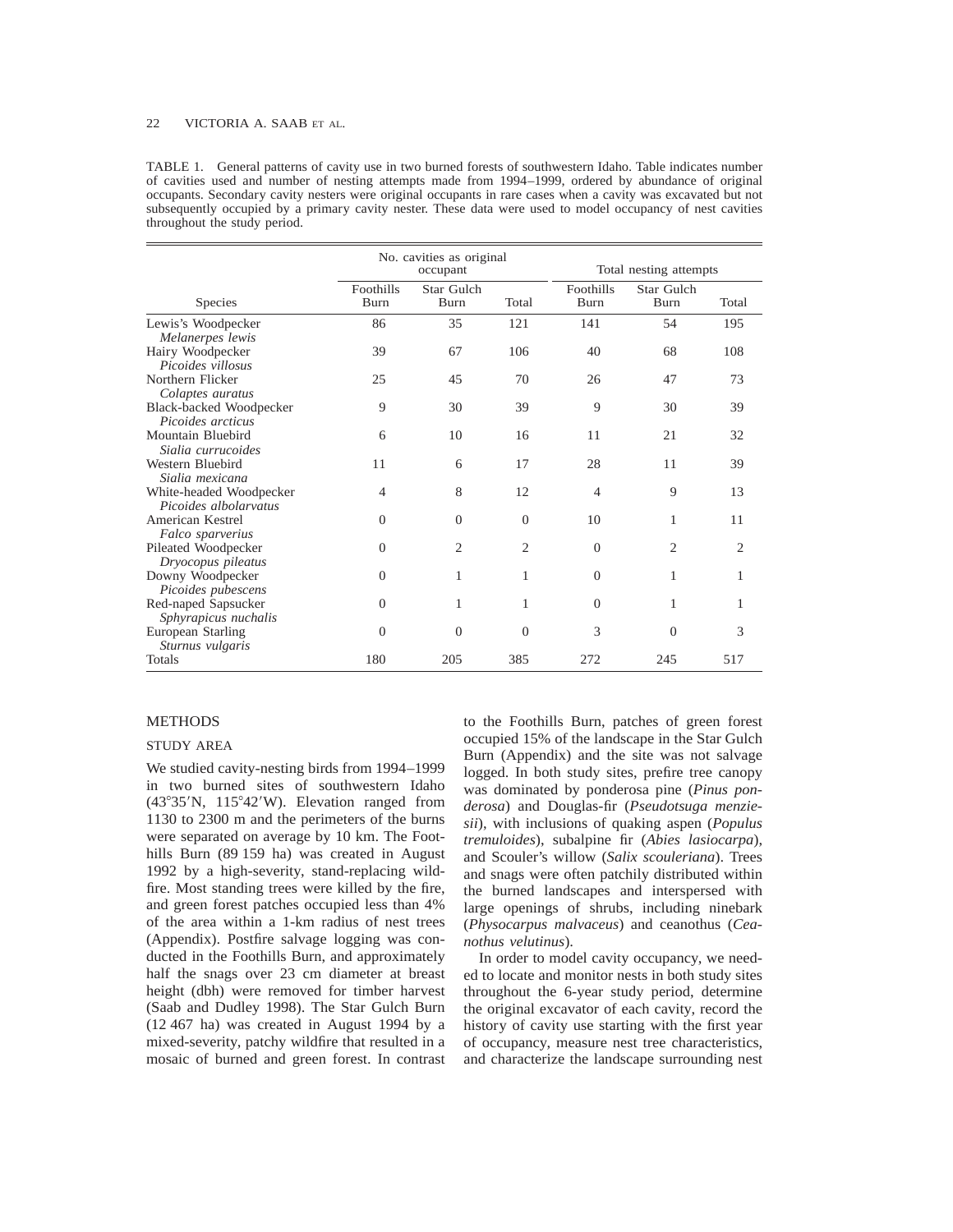|                         |                      | Cavities physically                              |                      | Cavity reuse (%)   |                    |                               |
|-------------------------|----------------------|--------------------------------------------------|----------------------|--------------------|--------------------|-------------------------------|
| Original occupant       | No. nest<br>attempts | surviving to<br>following nest<br>attempt $(\%)$ | <b>Not</b><br>reused | By same<br>species | guild <sup>a</sup> | By same By different<br>guild |
| Strong excavators       |                      |                                                  |                      |                    |                    |                               |
| Northern Flicker        | 56                   | 86                                               | 90                   | $\Omega$           | $\Omega$           | 10                            |
| Pileated Woodpecker     |                      | 100                                              | 100                  | 0                  | $\Omega$           | $\Omega$                      |
| White-headed Woodpecker | 11                   | 91                                               | 70                   | 10                 | $\Omega$           | 20                            |
| Red-naped Sapsucker     |                      | 100                                              | 100                  | $\Omega$           | $\Omega$           | $\Omega$                      |
| Hairy Woodpecker        | 89                   | 81                                               | 68                   | 3                  | 0                  | 29                            |
| Downy Woodpecker        |                      | 100                                              | 100                  | $\Omega$           | $\Omega$           | $\Omega$                      |
| Black-backed Woodpecker | 29                   | 76                                               | 73                   | $\Omega$           | $\Omega$           | 27                            |
| Total                   | 188                  | 82                                               | 76                   | $\overline{c}$     | $\Omega$           | 22                            |
| Weak excavators         |                      |                                                  |                      |                    |                    |                               |
| Lewis's Woodpecker      | 132                  | 70                                               | 45                   | 47                 | $\Omega$           | 9                             |
| <b>Nonexcavators</b>    |                      |                                                  |                      |                    |                    |                               |
| American Kestrel        | 8                    | 63                                               | 100                  | $\Omega$           | $\Omega$           | $\Omega$                      |
| Western Bluebird        | 36                   | 94                                               | 56                   | 27                 | 6                  | 12                            |
| Mountain Bluebird       | 31                   | 87                                               | 63                   | 19                 | 11                 |                               |
| European Starling       | 3                    | 100                                              | 67                   | 33                 | $\Omega$           | $\Omega$                      |
| Total                   | 78                   | 89                                               | 62                   | 22                 | 7                  | 9                             |
| Overall total           | 398                  | 79                                               | 64                   | 19                 | $\overline{c}$     | 15                            |

TABLE 2. Summary of nest cavity reuse by cavity-nesting birds in burned forests of ponderosa pine and Douglas-fir in southwestern Idaho. The reuse patterns are based on 294 cavities with 398 nesting attempts.

<sup>a</sup> Excluding cavities reused by the same species.

trees. The following methods explain how these data were collected and incorporated into our modeling.

#### NEST SEARCHING AND MONITORING

We conducted a complete census of nest cavities in both study sites using belt transects (0.4  $\times$ 1.0 km) during May–June in an area that averaged 1852 ha each year (range 1582–2468 ha) from 1994–1999. During the study, we found 1096 cavities, of which we used 385 knownaged cavities for modeling occupancy because they were found during the first year of excavation, after the fire, and the original occupant was known (Table 1). Subsequent to finding newly excavated cavities, cavities were observed to determine occupancy during a minimum of two 20-min visits between early May and late June every year. Cavities in which eggs were laid were considered occupied; cavities without eggs were classified as vacant. Occupied cavities were monitored every 3–4 days until fledging or failure. Egg laying was determined by viewing adult behavior (90% of nests) that indicated incubation and by direct observation (10% of nests) using an electronic camera (Dudley and Saab 2003). The cavity viewer consisted of a monochrome pinhole camera with a light source mounted on the end of a telescoping pole. With the viewer, we monitored cavities up to 12 m high and with minimum cavity entrances of 3.5 cm. We used a handheld monitor on the ground to view the cavity contents. We do not know the extent to which individual birds may have occupied the same cavities in subsequent years because birds were not marked.

Ninety-one of the 385 cavities used to model occupancy were observed in only one year of the study and we could not determine if these cavities were reused. The remaining 294 cavities were observed in at least two consecutive years and had the potential for reuse. These cavities were used to describe reuse patterns (Table 2). Occupancy was evaluated as the response variable, whereas characteristics of reuse patterns were used as predictor variables, including the number of species using an individual cavity, percentage of nesting attempts that were in the same guild as the original occupant, and percentage of years that a cavity produced a successful nest (Table 3).

Species were placed into guilds according to their mode of cavity acquisition as a strong excavator, weak excavator, or nonexcavator, simi-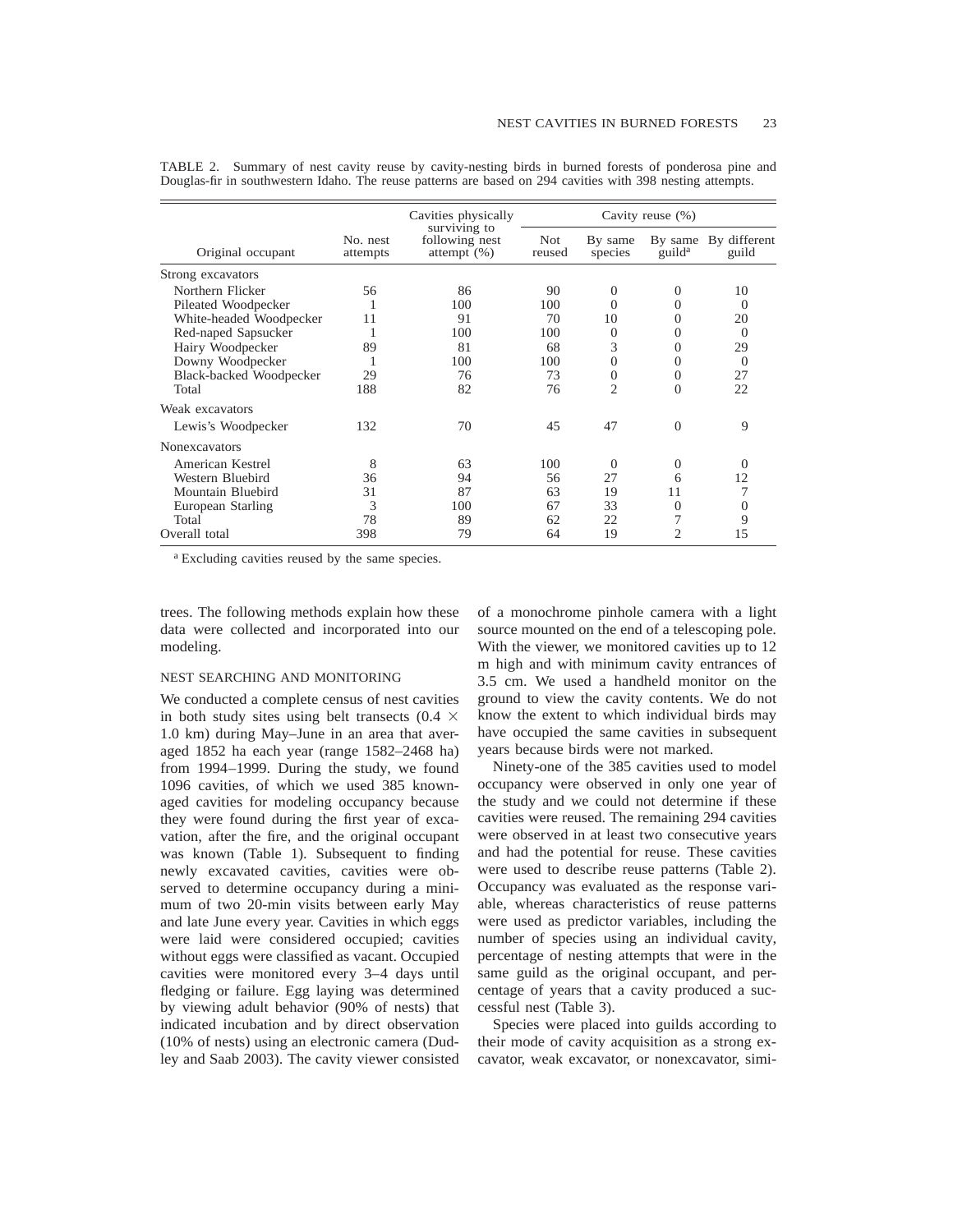| Covariate                       | Description                                                                                                                                                                                                                       |
|---------------------------------|-----------------------------------------------------------------------------------------------------------------------------------------------------------------------------------------------------------------------------------|
| Decay                           | Decay class $(0-5)$ ; Cline et al. 1980) of nest tree during year<br>of cavity occupancy. $0 =$ live tree, $5 =$ most decayed tree                                                                                                |
| Diameter at breast height (dbh) | Diameter (cm) of nest tree in the first year of cavity occu-<br>pancy                                                                                                                                                             |
| Cavity height                   | Height (m) of nest cavity                                                                                                                                                                                                         |
| Tree height                     | Height (m) of nest tree                                                                                                                                                                                                           |
| Number of species               | No. of cavity-nesting species that occupied the cavity during<br>the study period                                                                                                                                                 |
| Snag density                    | No. of snags and trees $>23$ cm dbh recorded in 11.3-m-radi-<br>us plots (0.04 ha) centered at each nest tree in the first<br>year of cavity occupancy                                                                            |
| Orientation                     | Compass bearing in which the cavity entrance faced, placed<br>in 6 categories: $1 = 0-60^{\circ}$ ; $2 = 61-120^{\circ}$ ; $3 = 121-180^{\circ}$ ;<br>$4 = 181 - 240^{\circ}$ ; $5 = 241 - 300^{\circ}$ ; $6 = 301 - 359^{\circ}$ |
| Precipitation                   | Cumulative precipitation (mm) for March-June for each<br>year, recorded at a weather station on the periphery of the<br>study area                                                                                                |
| Same guild                      | Percentage of nesting attempts by species in the same guild<br>as the original occupant (strong-, weak-, or non-excavator)                                                                                                        |
| Site                            | Site of the burn: Foothills or Star Gulch                                                                                                                                                                                         |
| Landscape context               | Percentage of unburned forest within a 1-km radius of nest<br>locations                                                                                                                                                           |
| Potential nest competition      | Densities of nesting Lewis's Woodpeckers within a 300-m<br>radius of nest locations                                                                                                                                               |
| Year postfire                   | Year after fire in which a nest cavity was occupied or avail-<br>able for nesting. Full time model, each time interval is<br>modeled individually (6 parameters, 1994–1999).                                                      |
| Postfire period                 | Temporal effect constrained to 1 parameter that groups cavi-<br>ty occupancy into 2 time periods: years 1–4 after fire and<br>years 5–7 after fire (2 parameters including intercept)                                             |
| Years successful                | Percentage of years that an occupied nest cavity fledged at<br>least one young                                                                                                                                                    |

TABLE 3. Covariates used to model occupancy of nest cavities in recently burned forests of southwestern Idaho.

lar to those described by Martin et al. (2004) except that we classified Downy Woodpecker as a strong excavator. The only weak excavator in our study was Lewis's Woodpecker. These guilds were used to model occupancy  $(n = 385)$ , and to summarize cavity reuse patterns  $(n =$ 294; Table 2).

A nest was considered successful if parents were observed feeding young near the time of fledging (80% of average fledging age for each species; Dudley and Saab 2003) or if fledged young were observed near the nest. We classified nest failures as depredated (based on loss of nestlings, predator signs on nest trees, or adult behavior), weather related, abandoned, or unknown.

### NEST TREE AND STUDY SITE CHARACTERISTICS

For each nest, we recorded the following variables: tree decay class, diameter at breast height, cavity height, tree height, cavity orientation, snag density, number of species that occupied the cavity, percentage of nesting attempts by species in the same guild as the original occupant, and percentage of years that a nest cavity fledged young. Tree decay was classified from 0 to 5, representing increasing decay from live (0) to most decayed (5; Cline et al. 1980). Snag density was measured as the number of snags  $\geq 23$ cm dbh in a 0.04-ha circle around each nest tree.

We characterized study sites using two variables: landscape context and potential nest competition. Landscape context was measured as the mean percentage of unburned forest and mean snag densities surrounding nests in the two burns (Appendix). We used nesting densities of Lewis's Woodpecker to represent potential nest competition because this woodpecker is known to usurp nests of other cavity nesters (Tobalske 1997; Saab and Dudley, unpubl. data), potentially affecting the occupancy of individual nest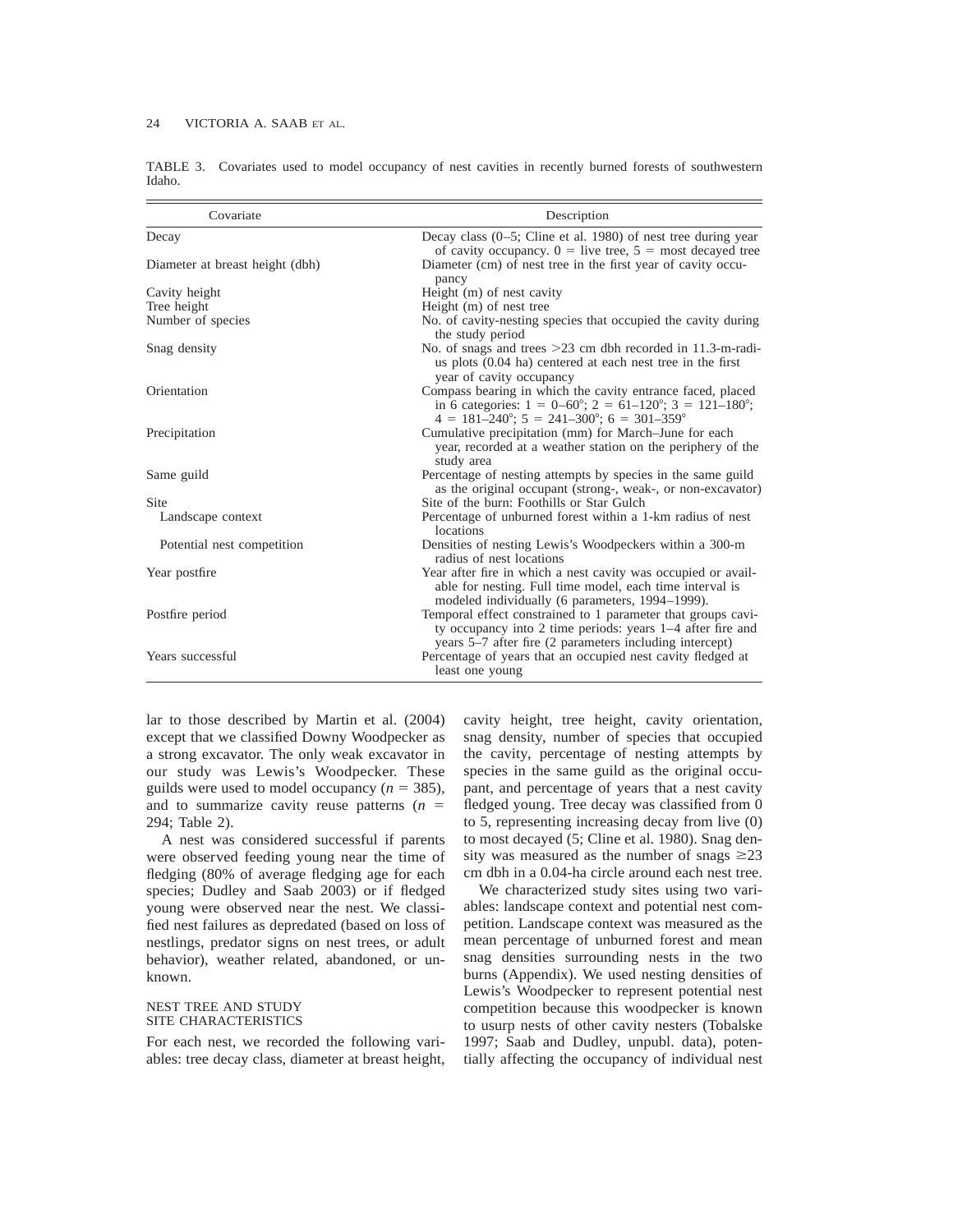cavities by other species. We georeferenced all nest locations and then used ArcView (ESRI 1999) to calculate nesting densities of Lewis's Woodpeckers within a 300-m radius (28 ha) of all nest trees. This area likely encompasses the territory of the species during the breeding season (see Bock 1970, Tobalske 1997). Mean densities were higher in the Foothills Burn than in the Star Gulch Burn ( $t = 3.3$ ,  $P < 0.001$ ; Appendix).

#### MODEL BUILDING, SELECTION, AND INFERENCE

We used logistic regression models (Hosmer and Lemeshow 2000) to model the probability of cavity occupancy by nesting birds that were classified into two groups based on their excavator guilds: (1) those initially occupied by strong excavators; and (2) those initially occupied by weak excavators. We attempted to model cavity occupancy of a third group, those with nonexcavators as original occupants, but results were inconclusive due to small sample size. We did not analyze our data as repeated measures because logisitic models fitted using nonlinear mixed procedures (SAS Institute 2000) indicated little evidence of spatial or temporal autocorrelation.

For each group, we generated an *a priori* set of candidate models composed of a fully parameterized, global model and its reduced forms containing biotic and abiotic factors that we hypothesized would most influence cavity occupancy based on previous studies (Raphael and White 1984, Nilsson 1984, Li and Martin 1991, Martin and Eadie 1999). The Hosmer-Lemeshow goodness-of-fit test (Hosmer and Lemeshow 2000) was applied to the global models to assess whether they adequately fitted the data. We also calculated the overdispersion parameter,  $\hat{c}$  (Pearson's  $\chi^2$  divided by the degrees of freedom; McCullagh and Nelder 1989), for the global models to further evaluate fit and to assess whether a quasi-likelihood correction was necessary (to adjust our results if  $\hat{c} > 1.2$ ; Burnham and Anderson 2002). Further, we evaluated the deviance residuals from these models for strong evidence of temporal (year postfire and postfire period) or spatial (site) autocorrelation (Table 3).

For global models that fit the data adequately, we selected among candidate models by ranking them based on Akaike's Information Criterion adjusted for small sample sizes (AIC*c*; Hurvich and Tsai 1989). The difference between the AIC<sub>c</sub> of a given candidate model and the one with the lowest AIC<sub>c</sub> in the candidate set provided the ranking metric  $(\Delta AIC_c)$ . As a general guideline,  $\Delta AIC_c$  between 0 and 2 indicates substantial support for that model being the best approximating model,  $\Delta AIC_c$  between 4 and 7 represents considerably less support, and  $\Delta AIC_c$ greater than 7 indicates essentially no support (Burnham and Anderson 2002). We report specific model results only for models with  $\Delta AIC_c$ of approximately 2 or less because those are the ones best supported by the data (Anderson et al. 2001, Burnham and Anderson 2002).

Thirteen covariates were used in the models to evaluate which factors best predicted occupancy for 385 nest cavities (Table 3). Nest tree species was not included as a predictor variable because most (61%) occupied nest cavities were located in ponderosa pines (Appendix).

The site variable represented the two burned areas, Foothills and Star Gulch. Sites differed by several characteristics, including landscape context and potential nest competition (Appendix). These two variables could not be analyzed as individual covariates because they were highly correlated with site and we could not separate their effects from site effects.

Other factors used to model occupancy of nest cavities in relation to the study area included year after fire; year after fire grouped into two postfire periods, early (1–4 years) and late (5–7 years) postfire years; and annual precipitation (Table 3). This postfire period was used because of expected biological and physical changes during early postfire years. Numeric responses by bark and wood foraging bird species usually occur 1–2 years after fire and their numbers diminish by years 5 and 6 after fire (Bock et al. 1978, Apfelbaum and Haney 1981, Dixon and Saab 2000). The early years in the postfire period covariate represented 2–4 years after fire for the Foothills Burn and 1–4 years after fire for the Star Gulch Burn, whereas the later years represented 5–7 years after fire for the Foothills Burn and 5 years after fire for the Star Gulch Burn.

Nest success was monitored in years 1994– 1997 for all species, and in years 1998–1999 for only three species: Lewis's, Black-backed, and White-headed Woodpeckers. We did not include the covariate describing percentage of years in which the cavity had a successful nest (Table 3)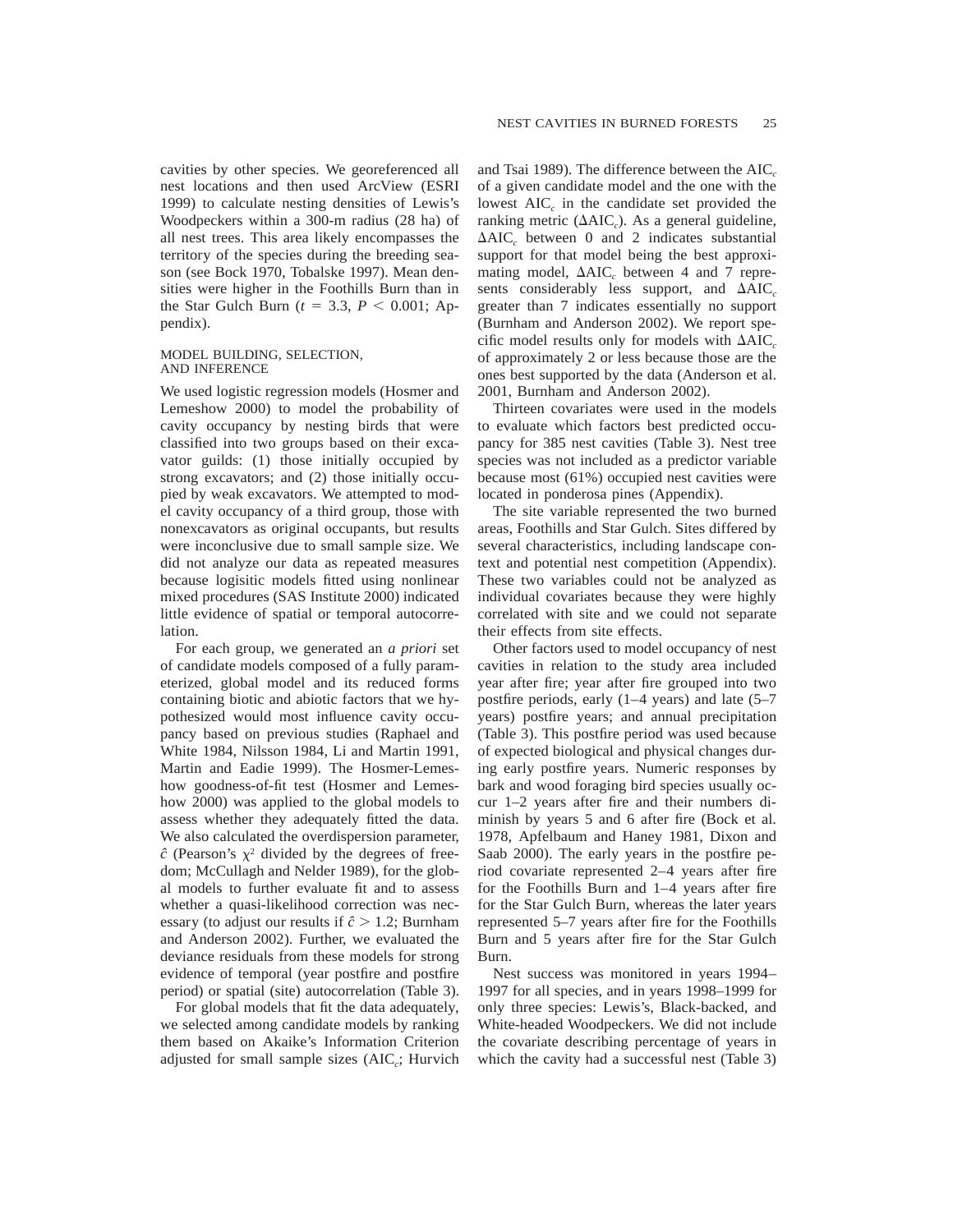with the postfire-period models (early postfire years vs. later postfire years; Table 3) for the original occupant group of strong excavators because we only had data for 16% of the nesting attempts during years 1998–1999.

Other than the global model, models with a time factor did not include covariates representing precipitation because this abiotic factor had a time element inherent in the data (Appendix). Temperature  $(^{\circ}C)$  was considered but not used as a covariate because the mean varied little throughout the 6-year study period  $(21.1 \pm$ 1.4°C;  $F = 0.1$ ,  $P = 0.9$ ). Models for weak excavator (Lewis's Woodpecker) did not include number of species using an individual cavity or percentage of nesting attempts that were in the same guild as the original occupant because once this species occupied a nest cavity, it tended to occupy the cavity for several breeding seasons (Table 2).

We used PROC LOGISTIC to compute adjusted odds ratios and their 95% profile likelihood confidence intervals (SAS Institute 2000) to evaluate the magnitude of effect that each variable had upon cavity occupancy in top-fitting models. The adjusted odds-ratio estimate is based on raising the *i*th model coefficient  $(\beta_i)$  to base *e* (Hosmer and Lemeshow 2000). We interpreted an adjusted odds ratio for a continuous predictor variable  $>1$  as the predicted odds of cavity occupancy for every 1-unit increase in the continuous variable. For adjusted odds ratios  $\leq$ 1, we computed the reciprocal and evaluated it relative to predicted odds of vacancy. Adjusted odds ratio for a categorical predictor variable was interpreted in a similar manner except predicted odds related to one category level versus another. When a predictor variable contained  $>2$ category levels, we chose one level as a logical reference and presented adjusted odds ratios relative to that category (e.g., probability of cavity occupancy appeared to change around 4 years postfire, so we presented odds ratios for this variable relative to year 4).

We present adjusted odds ratios because these estimates account for other variables in a model (Allison 1999). We used the lower bound or the upper bound of the 95% confidence interval as a minimum estimate of effect size, depending on whether an adjusted odds ratio was  $>1$  or  $<1$ . Note that a predictor variable (or category level) may be considered statistically significant if this confidence interval does not contain 1. An adjusted odds ratio, however, may be statistically significant but ecologically unimportant in size (Yoccoz 1991), so we interpreted estimates within an ecological context.

# RESULTS

Three hundred eighty-five cavities, constituting 517 nesting attempts, were used to model occupancy of nest cavities in burned forests during 1994–1999. Lewis's Woodpecker, Hairy Woodpecker, and Northern Flicker were the most abundant cavity-nesting species, comprising 73% of all nesting attempts (Table 1). Forty-seven percent of cavities and 53% of nesting attempts were recorded from the Foothills Burn, while 53% of cavities and 47% of nesting attempts were from the Star Gulch Burn (Table 1). Of the 517 nesting attempts analyzed, 44 were monitored in 1994, 90 in 1995, 102 in 1996, 133 in 1997, 74 in 1998, and 74 in 1999. Duration of individual cavity occupancy was variable but brief for most cavities, with 296 occupied for one nesting attempt, 57 occupied for two nesting attempts, 23 occupied for three attempts, seven occupied for four attempts, and two occupied for five attempts. Nesting attempts were generally  $\geq$ 1 year apart, except in 26 cases (18 in Foothills Burn and eight in Star Gulch Burn) where cavities were reoccupied during the same year. Two species were responsible for creating nearly 70% of the cavities in our study area. Hairy Woodpeckers were the original excavator in most cases, 148 cavities (38% of the total), while Northern Flickers were the original excavator of 118 nests (31%).

We checked 294 of these 385 cavities in at least two consecutive years (Table 2, Fig. 1). Reuse patterns were described from these cavities, including their history of use by individual species and guilds. Such information provided context on the cavities used to model occupancy. Ten cavities were followed for all six years (i.e., five potential reuse cases per cavity), 30 for five years, 58 for four years, 68 for three years, and 124 for two sequential years. Four cavities were checked in only one year but were reused for nesting within that year. Sixty-four of the 294 cavities were physically destroyed after one year of occupancy; the remaining 230 cavities (89 reused and 141 not reused), constituting 316 nesting attempts, provided the basis for evaluating cavity reuse patterns (Table 2).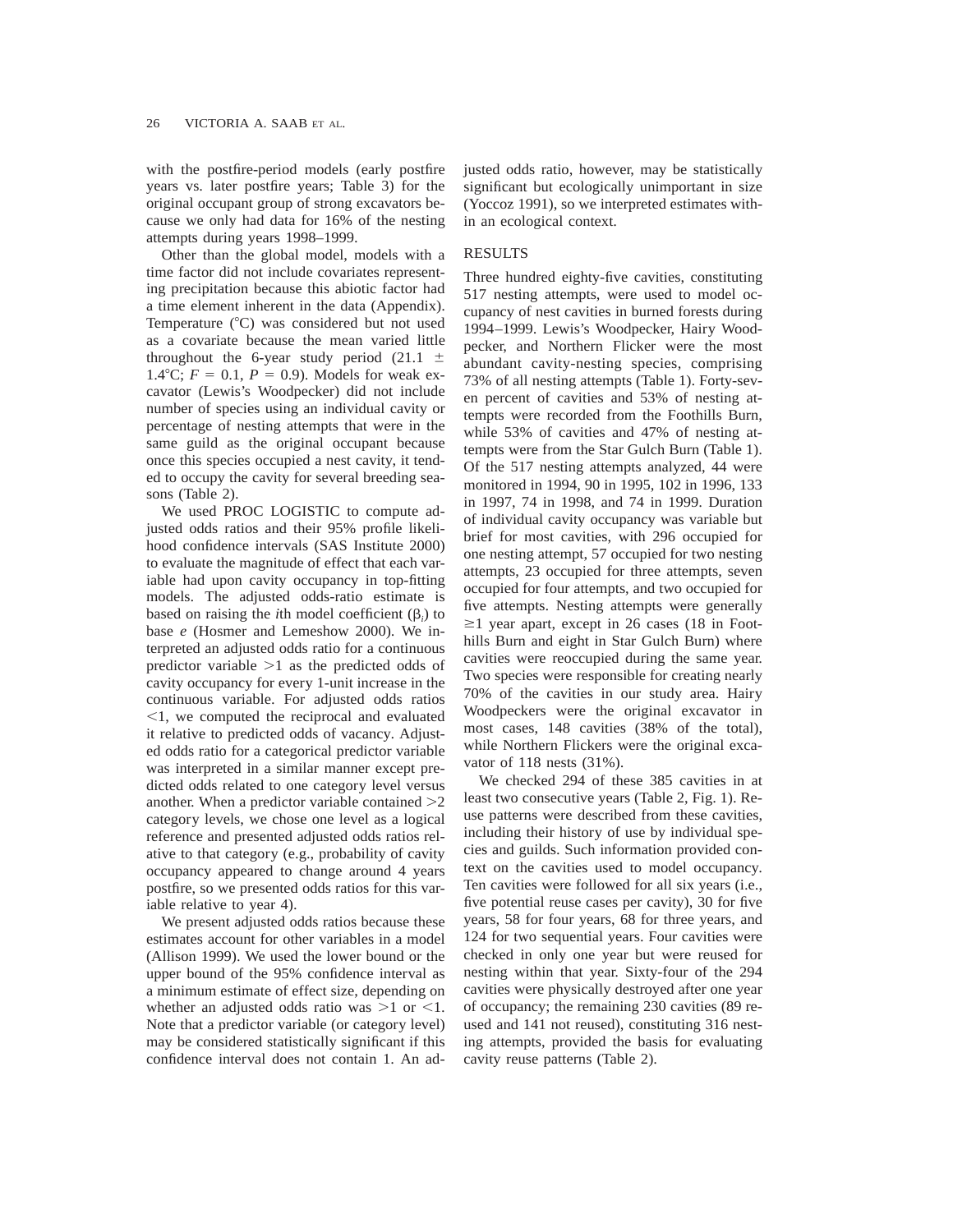

FIGURE 1. Reuse of nest cavities (%) in relation to cavity-nesting guild in ponderosa pine and Douglas-fir forests of southwestern Idaho. Sample sizes (nesting attempts) for strong excavators, weak excavators, and nonexcavators are  $n = 155$ ,  $n = 92$ , and  $n = 69$ , respectively.

Cavities previously used by weak excavators (Lewis's Woodpecker) had the highest reuse rate (55%), followed by nonexcavators (38% reuse), and strong excavators (24% reuse; Table 2). Reuse by the same species was rare among strong excavators (2%), most frequent in weak excavators (47% for Lewis's Woodpecker), and intermediate for nonexcavators (22%; Fig. 1). Strong excavators (primarily *Picoides* spp.) provided the best nesting opportunities for weak excavators and nonexcavators (Fig. 1). Hairy Woodpecker cavities were used most often by a different guild (29%), followed by Black-backed Woodpecker (27%), White-headed Woodpecker (20%), and Northern Flicker cavities (10%; Table 2).

We contrasted 18 different models with various covariate combinations to predict the probability of occupancy for cavities initially occupied by strong excavators, and 18 models for those originally occupied by weak excavators (Table 4). For the set of models developed to predict cavity occupancy with the original occupant as strong excavator, there were 575 trials, of which 297 were occupied and 278 vacant. Of the occupied cavities  $(n = 297)$ , 79% were only occupied by strong excavators, 11% by both strong and weak excavators, and 10% by both strong excavators and nonexcavators. Thus, the

modeling of cavity occupancy was primarily for strong excavators and hereafter is referenced as probability of occupancy by strong excavators.

For the set of models developed to predict cavity occupancy with the original occupant as weak excavator, there were 206 trials, of which 163 were occupied and 43 vacant. Of the occupied cavities  $(n = 163)$ , 96% were occupied only by weak excavators, 4% by both weak and nonexcavators, and  $< 0.001\%$  by both weak and strong excavators. Thus, this modeling of cavity occupancy was primarily for weak excavators and hereafter is referenced as probability of occupancy by weak excavators.

Goodness-of-fit tests indicated that global models for both strong ( $P = 0.84$ ) and weak ( $P$  $= 0.26$ ) excavators adequately fitted the data. In addition, no strong temporal or spatial patterns were evident in the deviance residual plots for either global model, so we treated time and space as fixed effects. We did not apply a quasilikelihood correction to the model ranking criterion (AIC*c*) or to standard errors of parameter estimates because the overdispersion parameter estimates for the global models were close to one.

The best-fitting model for strong excavators was the only plausible one relative to others in the candidate set (Table 4; model 1, Akaike weight  $= 0.99$ ). That is, the model containing year postfire, site, cavity orientation, tree decay, and tree height was at least 116 times more plausible than the next best model. Predicted probabilities of occupancy were most strongly influenced by year after fire and site, with occupancy higher in early postfire years and in the Foothills Burn. The odds of cavity occupancy were nearly 15 times higher during the first year after fire than during the fourth year postfire (Table 5, Fig. 2). Tree cavities in the Foothills Burn had at least 5.3 times higher odds of occupancy than cavities in the Star Gulch Burn (Table 5). Occupancy was less influenced but positively related to cavities with greater tree heights, with decay class 2, and with easterly orientations of  $61-120^\circ$  (Table 5, Fig. 2). The odds of vacancy were at least 1.2 times higher for cavities facing southwest (category  $4 = 181-240^{\circ}$ ) than nest cavities facing an easterly direction (category 2; Table 5). The range of tree heights did not influence occupancy of strong excavators during early postfire years, whereas probability of occupancy increased with greater tree heights in later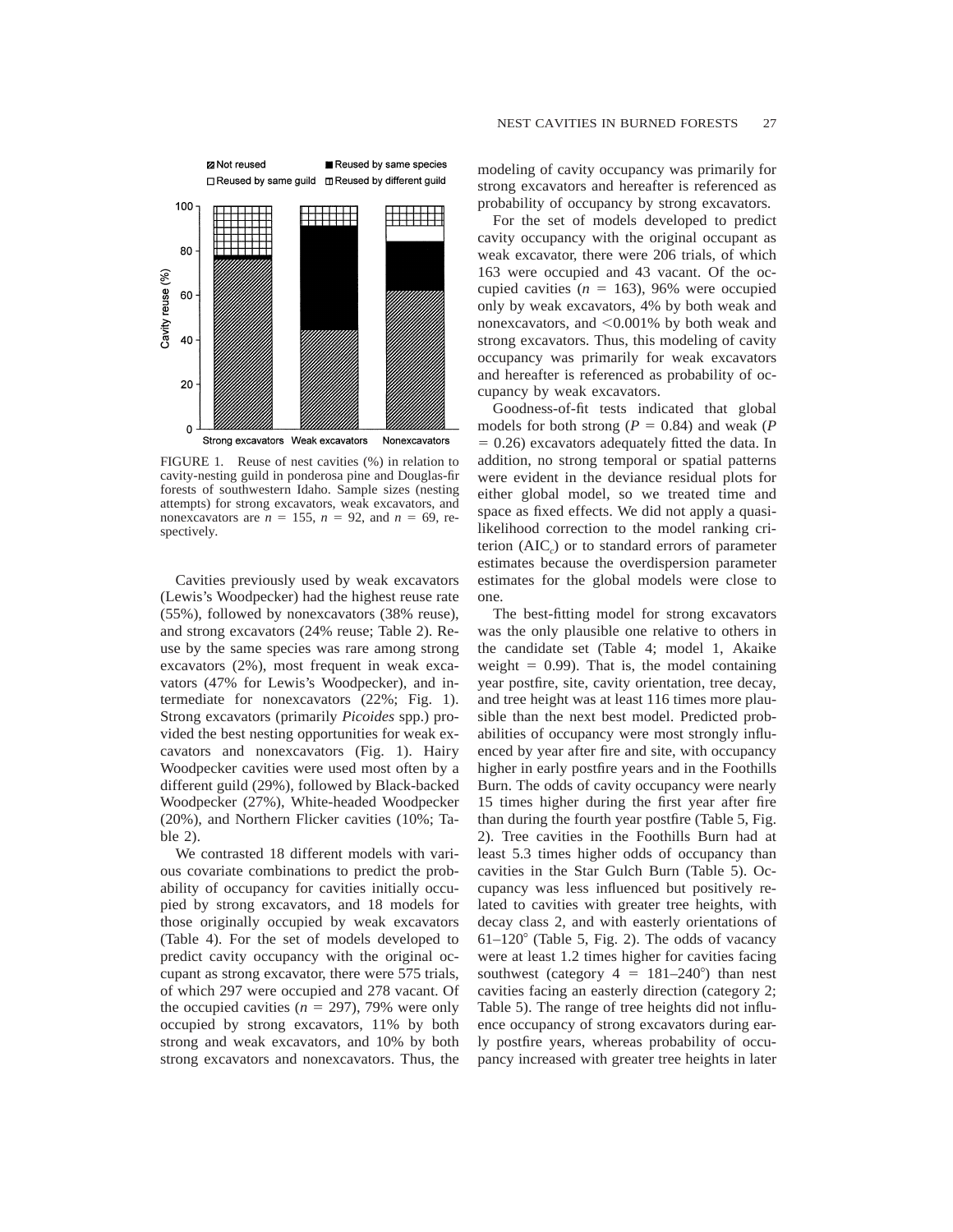TABLE 4. Model selection results based on logistic regression, used to predict cavity occupancy by strong excavators ( $n = 575$  trials) and by a weak excavator (Lewis's Woodpecker;  $n = 206$  trials) nesting in two recently burned areas of southwestern Idaho, 1994–1999. Models are ranked from most plausible ( $\Delta AIC_c = 0$ ) to least plausible; *k* is the number of parameters. All models with  $\Delta AIC_c \leq 2.04$  are listed, as well as the global model regardless of its plausibility. The ratio of Akaike weights  $(w_l/w_i)$  indicates the plausibility of the bestfitting model compared to other models. See Table 3 for explanation of variable names.

| Candidate model                                                                                                                | Log<br>likelihood | k  | $\Delta AIC_c^a$ | Akaike<br>weight<br>$(w_i)$ | $W_I/W_i$ |
|--------------------------------------------------------------------------------------------------------------------------------|-------------------|----|------------------|-----------------------------|-----------|
| Strong excavators                                                                                                              |                   |    |                  |                             |           |
| Model 1: Year postfire, Site, Orientation, Decay, Tree height<br>Same guild, Year postfire, Postfire period, Years successful, | $-290.28$         | 19 | 0.00             | 0.99                        | 1.0       |
| Precipitation, Nest height, Number of species, Dbh, Site, Ori-<br>entation, Decay, Tree height <sup>b</sup>                    | $-286.35$         | 27 | 9.52             | < 0.01                      | 116.9     |
| Weak excavators                                                                                                                |                   |    |                  |                             |           |
| Model 1: Postfire period                                                                                                       | $-101.50$         | 2  | 0.00             | 0.26                        | 1.0       |
| Model 2: Year postfire                                                                                                         | $-97.64$          | 6  | 0.66             | 0.19                        | 1.4       |
| Model 3: Postfire period, Nest height                                                                                          | $-101.09$         | 3  | 1.24             | 0.14                        | 1.9       |
| Model 4: Year postfire, Years successful                                                                                       | $-97.26$          | 7  | 2.02             | 0.09                        | 2.9       |
| Model 5: Postfire period, Site                                                                                                 | $-101.49$         | 3  | 2.04             | 0.09                        | 2.9       |
| Year postfire, Postfire period, Years successful, Precipitation,                                                               |                   |    |                  |                             |           |
| Nest height, Dbh, Site, Orientation, Decay, Tree height <sup>b</sup>                                                           | $-88.62$          | 21 | 17.21            | < 0.01                      | 5454.2    |

<sup>a</sup> Strong excavators: minimum AIC<sub>*c*</sub> = 619.93; weak excavators: minimum AIC<sub>*c*</sub> = 207.05. b Global model.

postfire years (Fig. 2). This pattern was particularly evident at the Star Gulch Burn, where the predicted probability of occupancy was below 0.5 at cavities with lower tree heights.

The best-fitting models for weak excavators (Lewis's Woodpecker) were the top five models, all of which included time effects (Table 4). All of these models had  $\Delta AIC_c$  values  $\leq 2.04$ , demonstrating that none of these models could be discounted as an explanation of occupancy by Lewis's Woodpecker. The sum of the Akaike weights for the models was 0.77, indicating that 77% of the weight of evidence for occupancy of nest cavities was in models 1–5. Predicted probability of occupancy was most strongly influenced by year after fire (Table 4), and less affected but positively related to cavities with greater nest heights and those with successful nests in most years (Fig. 3, 4). The effect of site was inconclusive by itself but was important in predicting cavity occupancy when included with postfire period (Table 4, Model 5). The odds of cavity occupancy by Lewis's Woodpecker were at least 1.4 times greater during early years (1– 4) after fire than for later postfire years (5–7; Table 6, model 1). The predicted probability of occupancy appeared to decline through time, but was especially apparent by year 7 after fire (Fig. 4). The odds of a vacant cavity were at least 1.5 times higher during the seventh year postfire than during the fourth year postfire (Table 6, model 2). Probability of occupancy was high for cavities of various nest heights during early postfire years, whereas predicted probabilities increased with nest height in the later postfire years (Fig. 3). Regardless of the percentage of years with a successful nest, predicted probabilities of occupancy through the sixth year postfire were high  $(>0.6)$  compared to seven years after fire  $( \le 0.5;$  Fig. 4).

#### DISCUSSION

Time since fire had the greatest influence on occupancy of nest cavities for all species, whereas site characteristics were secondarily important in predicting cavity occupancy. Microhabitat features had an important but weaker influence than year or site on cavity occupancy. Of cavities for which we knew the original occupant, few were reused in subsequent years even among cavities used by nonexcavators. Reused cavities were located in taller, decayed trees, faced an easterly direction, were excavated higher in the tree, and tended to produce successful nests.

Cavities available to nonexcavators originated primarily from the 22% of reused cavities cre-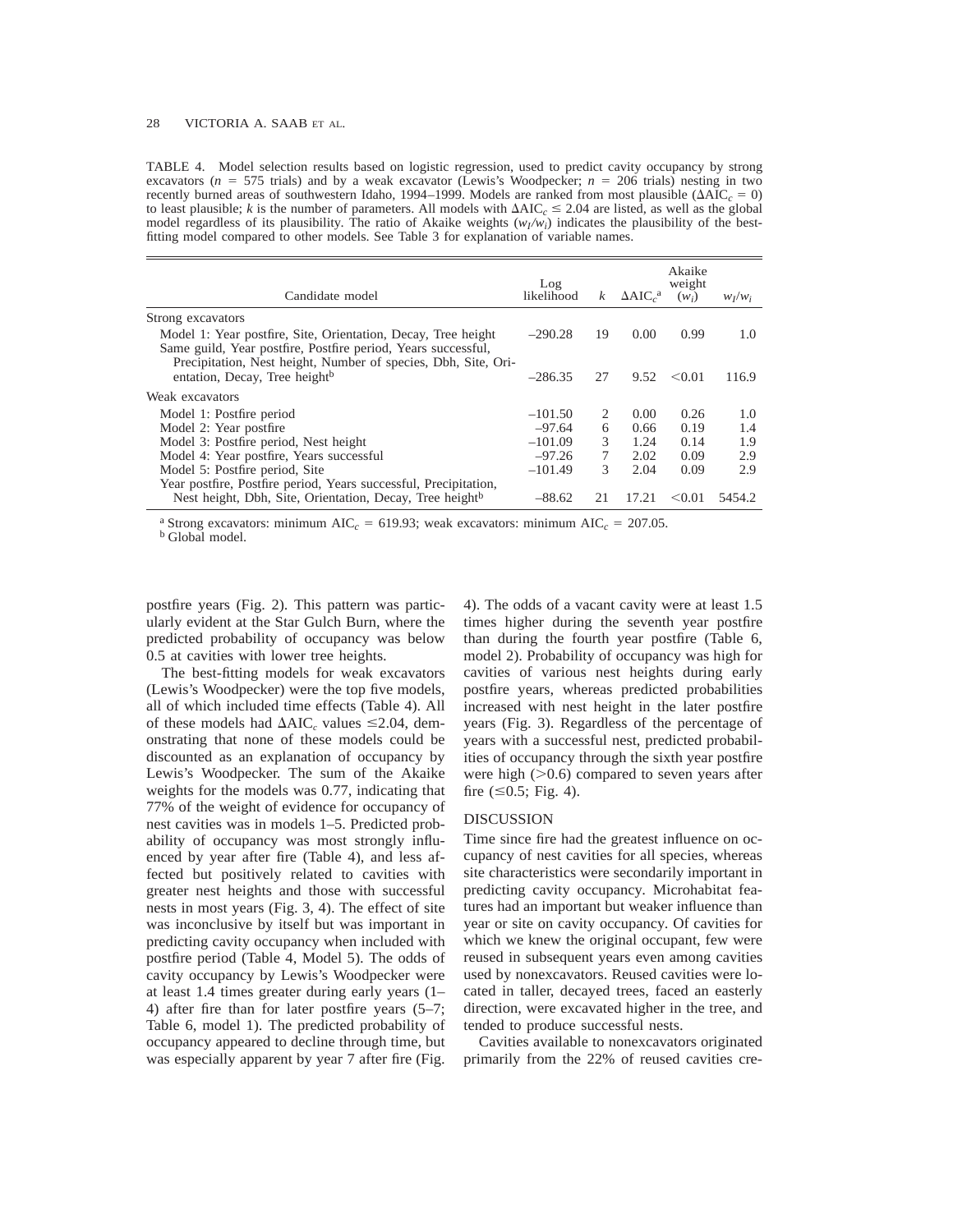| TABLE 5. Parameter estimates $\pm$ SE, and adjusted odds ratios from the best model (Table 4) for predicting       |
|--------------------------------------------------------------------------------------------------------------------|
| probability of occupancy of nest cavities by strong excavators in recently burned forests of southwestern Idaho    |
| during 1994–1999. Odds ratios for categorical variables indicate the odds of occupancy for one category level      |
| relative to another category level (specified in "contrast" column). Odds ratios for continuous variables indicate |
| the odds of occupancy for every 1-unit change in the variable. Confidence limits that do not contain 1 are         |
| considered statistically significant.                                                                              |

|                                            |                                | Adjusted odds ratio      |          |                      |
|--------------------------------------------|--------------------------------|--------------------------|----------|----------------------|
| Parameter<br>Value                         | Parameter<br>estimate $\pm$ SE | Contrast                 | Estimate | Confidence<br>limits |
| Intercept                                  | $-0.92 \pm 0.39$               |                          |          |                      |
| Year postfire                              |                                |                          |          |                      |
| 1                                          | $3.62 \pm 0.73$                | $1 \text{ vs. } 4$       | 64.2     | $15.0 - 490.2$       |
|                                            | $2.21 \pm 0.34$                | 2 vs. 4                  | 15.8     | $7.5 - 35.5$         |
| $\begin{array}{c} 2 \\ 3 \\ 5 \end{array}$ | $0.97 \pm 0.25$                | 3 vs. 4                  | 4.6      | $2.6 - 8.1$          |
|                                            | $-0.50 \pm 0.25$               | 5 vs. 4                  | 1.1      | $0.6 - 1.9$          |
| 6                                          | $-2.13 \pm 0.45$               | 6 vs. 4                  | 0.2      | $0.07 - 0.6$         |
| $\overline{7}$                             | $-3.63 \pm 0.61$               | 7 vs. 4                  | < 0.1    | $0.01 - 0.2$         |
| Site                                       |                                |                          |          |                      |
| Foothills                                  | $1.13 \pm 0.16$                | Foothills vs. Star Gulch | 9.5      | $5.3 - 18.0$         |
| Orientation                                |                                |                          |          |                      |
| 1                                          | $-0.04 \pm 0.22$               | $1 \text{ vs. } 2$       | 0.5      | $0.2 - 1.0$          |
| 3                                          | $0.11 \pm 0.23$                | 3 vs. 2                  | 0.6      | $0.3 - 1.2$          |
| $\overline{4}$                             | $-0.23 \pm 0.25$               | 4 vs. 2                  | 0.4      | $0.2 - 0.8$          |
| 5                                          | $-0.43 \pm 0.27$               | 5 vs. 2                  | 0.3      | $0.1 - 0.7$          |
| 6                                          | $-0.13 \pm 0.21$               | 6 vs. 2                  | 0.4      | $0.2 - 0.9$          |
| Decay                                      |                                |                          |          |                      |
| $\theta$                                   | $0.03 \pm 1.14$                | $0 \text{ vs. } 2$       | 0.5      | $0.02 - 6.0$         |
| 1                                          | $0.38 \pm 0.48$                | $1 \text{ vs. } 2$       | 0.7      | $0.3 - 1.4$          |
| 3                                          | $0.18 \pm 0.44$                | 3 vs. 2                  | 0.6      | $0.3 - 1.2$          |
| $\overline{4}$                             | $-0.14 \pm 0.58$               | 4 vs. 2                  | 0.4      | $0.1 - 1.3$          |
| 5                                          | $-1.21 \pm 1.19$               | 5 vs. 2                  | 0.1      | $< 0.01 - 1.7$       |
| Tree height                                |                                |                          |          |                      |
|                                            | $0.05 \pm 0.01$                |                          | 1.1      | $1.0 - 1.1$          |

ated by strong excavators, while nearly 80% of excavated cavities were not reused. As the burns became older, the number of available cavities increased as a result of strong excavators (primarily Hairy Woodpeckers) creating new nest cavities every year through the study period. During the first two years after fire, numbers of cavity-nesting birds were relatively low (Saab and Dudley 1998). Their numbers doubled, however, within four years after the Foothills Fire, suggesting that suitable nest cavities were not limited in the later postfire years.

These results provide strong evidence for our hypotheses that year (time since fire) and site characteristics (amount of unburned forest, size, and severity of the burn) would have the most impact on occupancy of nest cavities. Site characterized spatial scale, which had a greater influence on occupancy by strong than weak excavators. We know that selection of habitat scale varies by species, although we do not fully understand the mechanisms that underlie these differences. Availability of insect prey likely had an important influence on the scale of habitat used by the two groups of excavators that differed in their foraging strategies. The group of strong excavators was dominated by wood- and ground-foraging species (Hairy Woodpecker and Northern Flicker), whereas the weak excavator (Lewis's Woodpecker) foraged primarily on flying arthropods.

#### TIME AND SITE EFFECTS ON OCCUPANCY

Whether time since fire was constrained into two time periods (years 1–4 and 5–7 postfire) or used in the full time model, it was the best pre-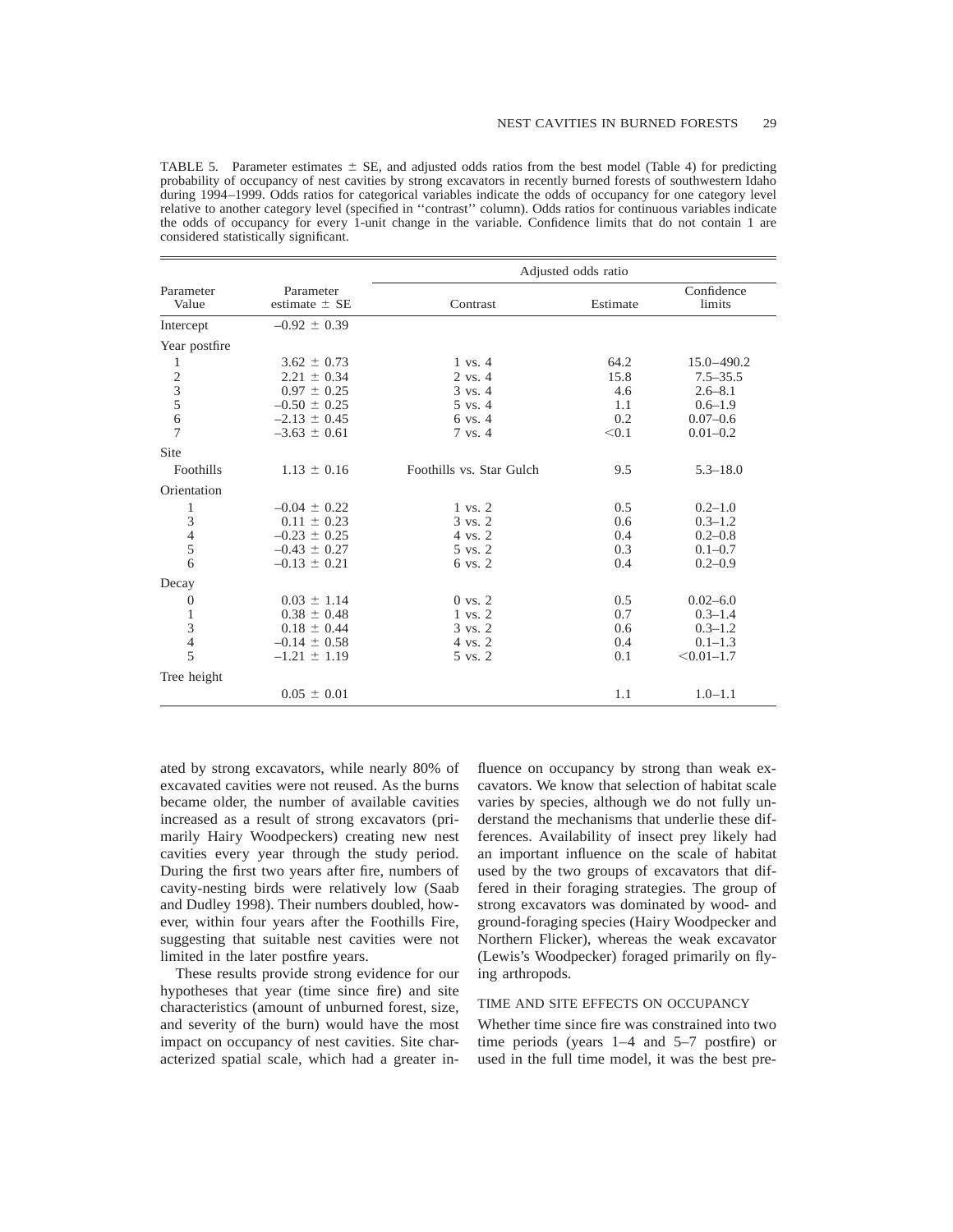

FIGURE 2. Predicted probabilities of cavity occupancy for strong excavators based on tree heights, derived from logistic regression model results. Predicted probabilities represent  $n = 404$  trials in the Foothills Burn and  $n = 171$  trials in the Star Gulch Burn for nest cavities oriented in an easterly direction, in trees with decay class 2. Error bars represent the 95% confidence intervals for estimates associated with the minimum, median, and maximum values observed for tree height.

dictor of cavity occupancy. Odds of occupancy were greater in the early period and lower in the later period. The time periods were selected because of expected biological and physical changes by four to five years after fire. Forest structure, insect assemblages, and vertebrate communities change rapidly in these early postfire years (e.g., Blackford 1955, Raphael et al. 1987). Rates of change generally depend on burn severity, and pre- and postfire vegetation (Huff and Smith 2000, Saab et al. 2002, Kotliar et al. 2002). Snag decay and falling rates increase (Morrison and Raphael 1993, Bull et al. 1997), numbers of bark and wood-boring beetles decline significantly (e.g., McCullough et al.



FIGURE 3. Predicted probabilities of cavity occupancy for weak excavators based on nest height, derived from logistic regression model results. Predicted probabilities represent  $n = 75$  trials for years 1–4 postfire and  $n = 131$  trials for years 5–7 postfire. Error bars represent the 95% confidence intervals for estimates associated with the minimum, median, and maximum values observed for nest height.

1998), and mammalian and reptilian nest predators begin to recolonize, as suggested by Saab and Vierling (2001). At the same time, shrub development and associated arthropods increase with year postfire (e.g., Bock 1970, Lowe et al. 1978, Huff et al. 1985). Such changes during the early postfire years evidently affect occupancy



FIGURE 4. Predicted probabilities of occupancy for weak excavators based on the percentage of years an occupied cavity was successful, derived from logistic regression model results. Predicted probabilities represent  $n = 13$ ,  $n = 28$ ,  $n = 34$ ,  $n = 60$ ,  $n = 39$ , and  $n = 32$  trials for years 2 through 7 postfire, respectively.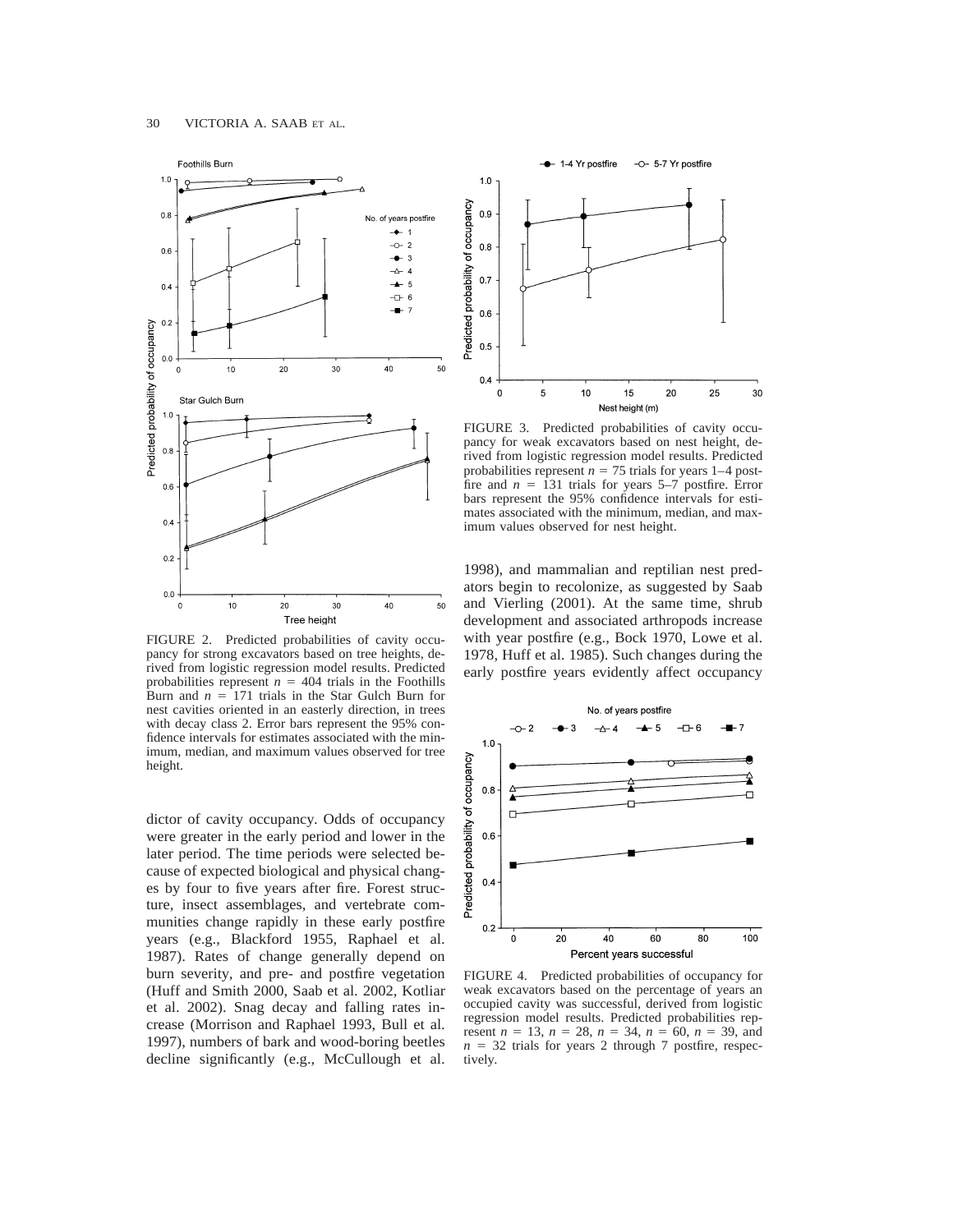TABLE 6. Parameter estimates  $\pm$  SE, and adjusted odds ratios from the five best models (Table 4) for predicting probability of occupancy of nest cavities by weak excavators (Lewis's Woodpecker) in recently burned forests of southwestern Idaho during 1994–1999. Odds ratios for categorical variables indicate the odds of occupancy for one category level relative to another category level (specified in ''contrast'' column). Odds ratios for continuous variables indicate the odds of occupancy for every 1-unit change in the variable. Confidence limits that do not contain 1 are considered statistically significant.

| Model              |                                | Adjusted odds ratio      |          |                      |  |
|--------------------|--------------------------------|--------------------------|----------|----------------------|--|
| Parameter<br>Value | Parameter<br>estimate $\pm$ SE | Contrast                 | Estimate | Confidence<br>limits |  |
| Model 1            |                                |                          |          |                      |  |
| Intercept          | $1.57 \pm 0.21$                |                          |          |                      |  |
| Postfire period    |                                |                          |          |                      |  |
| Early              | $0.56 \pm 0.21$                | Early vs. late           | 3.1      | $1.4 - 7.5$          |  |
| Model 2            |                                |                          |          |                      |  |
| Intercept          | $1.60 \pm 0.25$                |                          |          |                      |  |
| Year postfire      |                                |                          |          |                      |  |
| $\sqrt{2}$         | $0.88 \pm 0.88$                | $2 \text{ vs. } 4$       | 2.1      | $0.3 - 41.8$         |  |
| $\mathfrak{Z}$     | $0.96 \pm 0.65$                | $3 \text{ vs. } 4$       | 2.2      | $0.4 - 16.6$         |  |
| 5                  | $-0.11 \pm 0.37$               | 5 vs. 4                  | 0.8      | $0.2 - 2.3$          |  |
| 6                  | $-0.54 \pm 0.39$               | $6 \text{ vs. } 4$       | 0.5      | $0.1 - 1.6$          |  |
| 7                  | $-1.35 \pm 0.38$               | 7 vs. 4                  | 0.2      | $0.06 - 0.7$         |  |
| Model 3            |                                |                          |          |                      |  |
| Intercept          | $1.20 \pm 0.45$                |                          |          |                      |  |
| Postfire period    |                                |                          |          |                      |  |
| $\mathbf{1}$       | $0.57 \pm 0.21$                | 1 vs. 2                  | 3.1      | $1.4 - 7.7$          |  |
| Nest height        | $0.04 \pm 0.04$                |                          | 1.0      | $1.0 - 1.1$          |  |
| Model 4            |                                |                          |          |                      |  |
| Intercept          | $1.28 \pm 0.44$                |                          |          |                      |  |
| Year postfire      |                                |                          |          |                      |  |
| $\sqrt{2}$         | $0.82 \pm 0.89$                | $2 \text{ vs. } 4$       | 1.9      | $0.3 - 39.2$         |  |
| 3                  | $0.95 \pm 0.65$                | $3 \text{ vs. } 4$       | 2.2      | $0.4 - 16.3$         |  |
| 5                  | $-0.07 \pm 0.37$               | 5 vs. 4                  | 0.8      | $0.2 - 2.4$          |  |
| 6                  | $-0.45 \pm 0.40$               | 6 vs. 4                  | 0.5      | $0.2 - 1.8$          |  |
| 7                  | $-1.39 \pm 0.39$               | 7 vs. 4                  | 0.2      | $0.06 - 0.7$         |  |
| Years successful   | $0.41 \pm 0.46$                |                          | 1.5      | $0.6 - 3.7$          |  |
| Model 5            |                                |                          |          |                      |  |
| Intercept          | $1.55 \pm 0.23$                |                          |          |                      |  |
| Postfire period    |                                |                          |          |                      |  |
| $\mathbf{1}$       | $0.56 \pm 0.21$                | 1 vs. 2                  | 3.1      | $1.4 - 7.5$          |  |
| Site               |                                |                          |          |                      |  |
| Foothills          | $0.03 \pm 0.21$                | Foothills vs. Star Gulch | 1.1      | $0.5 - 2.3$          |  |

of nest cavities (this study), reproductive success (Saab and Vierling 2001), and foraging habitat (Murphy and Lehnhausen 1998) of cavity-nesting birds.

Probability of cavity occupancy by strong excavators declined by the fourth year postfire in the Star Gulch Burn and by the sixth year postfire in the Foothills Burn, even when decay and orientation remained constant (Fig. 2). This decline was particularly evident in the Star Gulch Burn. Apparently, other factors affected occupancy of nest cavities in these later postfire years, perhaps including inherent characteristics of site, nest predation, food availability, or competition for cavities.

Nest-site competition was an unlikely explanation of declines in cavity occupancy based on the low rates of cavity reuse in our study area. In addition to reuse patterns, nesting densities of Lewis's Woodpecker were used as a proxy for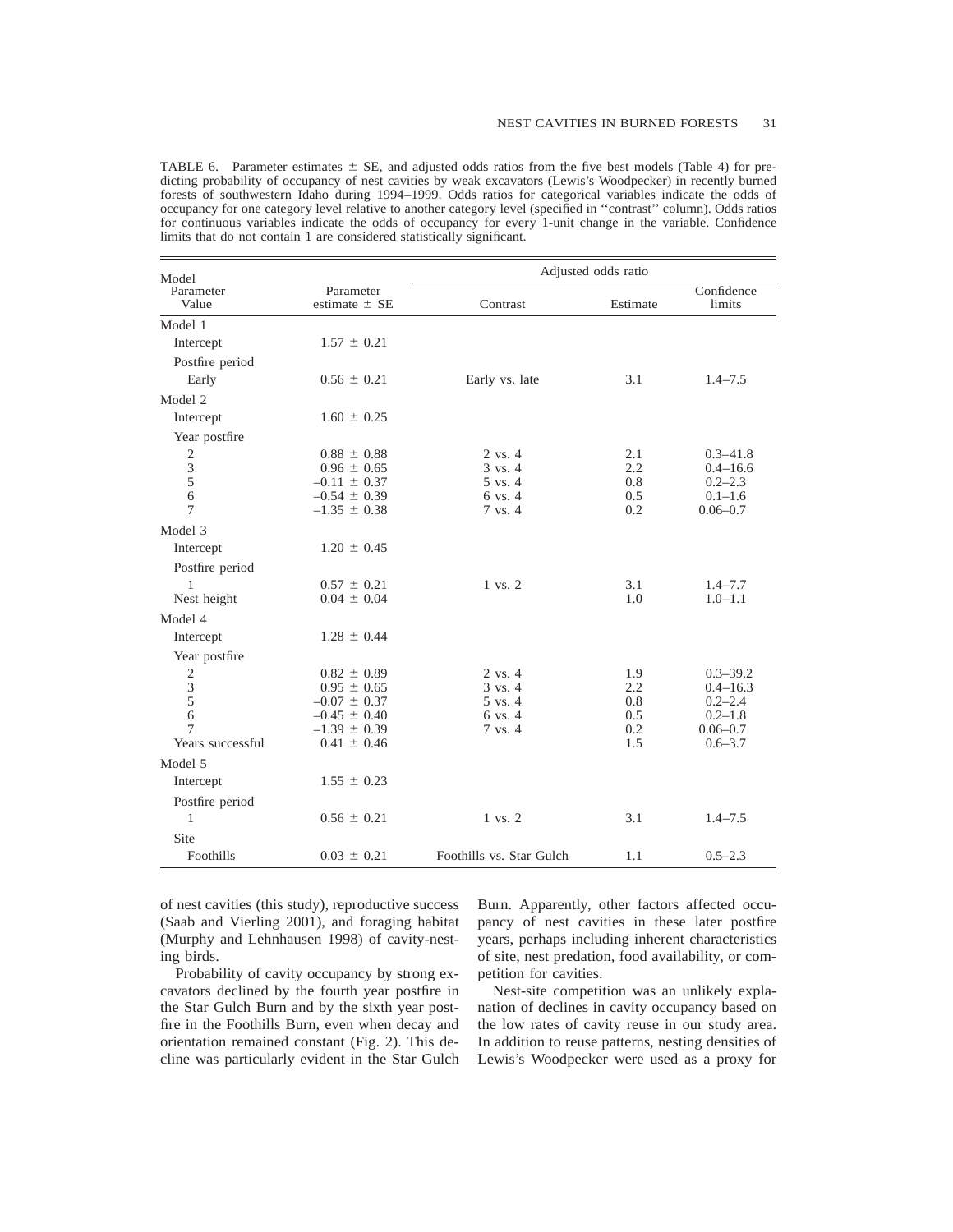nest-site competition because this species usurps nests of other cavity nesting species (Tobalske 1997; Saab and Dudley, unpubl. data). However, cavity occupancy declined sooner in the study at the Star Gulch Burn than at the Foothills Burn. Because the Star Gulch Burn had lower nesting densities of Lewis's Woodpecker than the Foothills Burn, we regard nest usurpation by Lewis's Woodpecker as a poor explanation for declines in cavity occupancy.

Higher snag densities in the Star Gulch Burn presumably provided greater foraging opportunities for bark- and wood-foraging woodpeckers (Saab et al. 2002), assuming that food availability was limited by snag numbers. Yet declines in occupancy were more rapid in the unlogged Star Gulch Burn than in the logged Foothills Burn. Although the predicted declines in cavity occupancy occurred in different postfire years at the two burn sites, the declines occurred in the same calendar years, 1998–1999. This possibly suggests an actual year effect that could have influenced food availability or nest predators.

In combination with time and space effects, tree and nest height affected the predicted probabilities of cavity occupancy by strong and weak excavators, respectively. Tree and nest heights were not only important in predicting cavity occupancy but their values changed through time. Because strong excavators readily create nest cavities, their selection for various tree heights was expected. In contrast, selection for nest height rather than tree height was expected for Lewis's Woodpecker because it has a weaker ability to excavate its own nest cavities and more commonly selects nests from existing cavities (Table 2; Fig. 1). Nest occupancy by strong excavators was consistently high for all tree heights during the early postfire years. In the later years, however, the probability of occupancy was lower for cavities in shorter trees but increased with tree height (Fig. 2). Tree height was positively correlated with nest height for cavities occupied by strong excavators in our study areas  $(r = 0.67, P < 0.001)$ . Perhaps strong excavators selected taller trees (and correspondingly higher nests) to reduce the risk of nest predation in the later postfire years (4–7), a period in which nest predators may have had time to recolonize the burns.

Similarly, we observed that probability of occupancy by weak excavators (Lewis's Woodpecker) was consistently high at all nest heights in the early postfire years. In the later postfire years, however, the probability of occupancy was lower for lower nest cavities but increased with nest height. Nest predators could have been responsible for the observed changes in cavity occupancy because they strongly influence the use and success of nest cavities (Nilsson 1984, Li and Martin 1991). The patterns in occupancy of nest cavities that we observed in burned forests were similar to patterns observed in nest success of cavity-nesting birds in green forests. Lower nest success was reported for individuals and species with lower nest heights, where predation was the main cause of nest failure (Nilsson 1984, 1986, Rendell and Robertson 1989, Li and Martin 1991, Albano 1992).

We propose that nest predation underlies the observed effects of time since fire and cavity height on occupancy. Fire reduces numbers of small mammalian and reptilian nest predators. They begin to recolonize by the fourth year after fire, and the rate of recolonization depends on the patchiness of the burn. As nest predators recolonize the burns, predation pressure increases and consequently, cavity nesters use less predator-accessible cavities. Small mammalian and reptilian nest predators commonly observed in or near our study area include red squirrels (*Tamiasciurus hudsonicus*), weasels (*Mustela* spp.), and bullsnakes (*Pituophis melanoleucus*).

The Star Gulch Burn was relatively small, characterized by mixed fire severities, and a mosaic of unburned forest, whereas the Foothills Burn was larger, created by more high-severity fire, with little unburned forest remaining after the fire. Close proximity and interspersion of unburned forest patches potentially provided greater access for nest predators into the Star Gulch Burn. Nest predators likely had time and access to recolonize the burn by the fourth year after fire, increasing predation pressures and decreasing occupancy of nest cavities in the Star Gulch Burn. Declines in predicted probability of occupancy in the larger and presumably less predator-accessible Foothills Burn were not evident until the sixth year after fire. The mean percentage of nesting attempts that failed due to predation varied little between the two burned sites during the period in which we monitored nest success of all species (1994–1997; Foothills mean  $19.0 \pm 2.2\%$ ,  $n = 4$  years; Star Gulch mean  $17.7 \pm 2.5$ %,  $n = 3$  years; Saab and Dudley, unpubl. data). Numbers of nest predators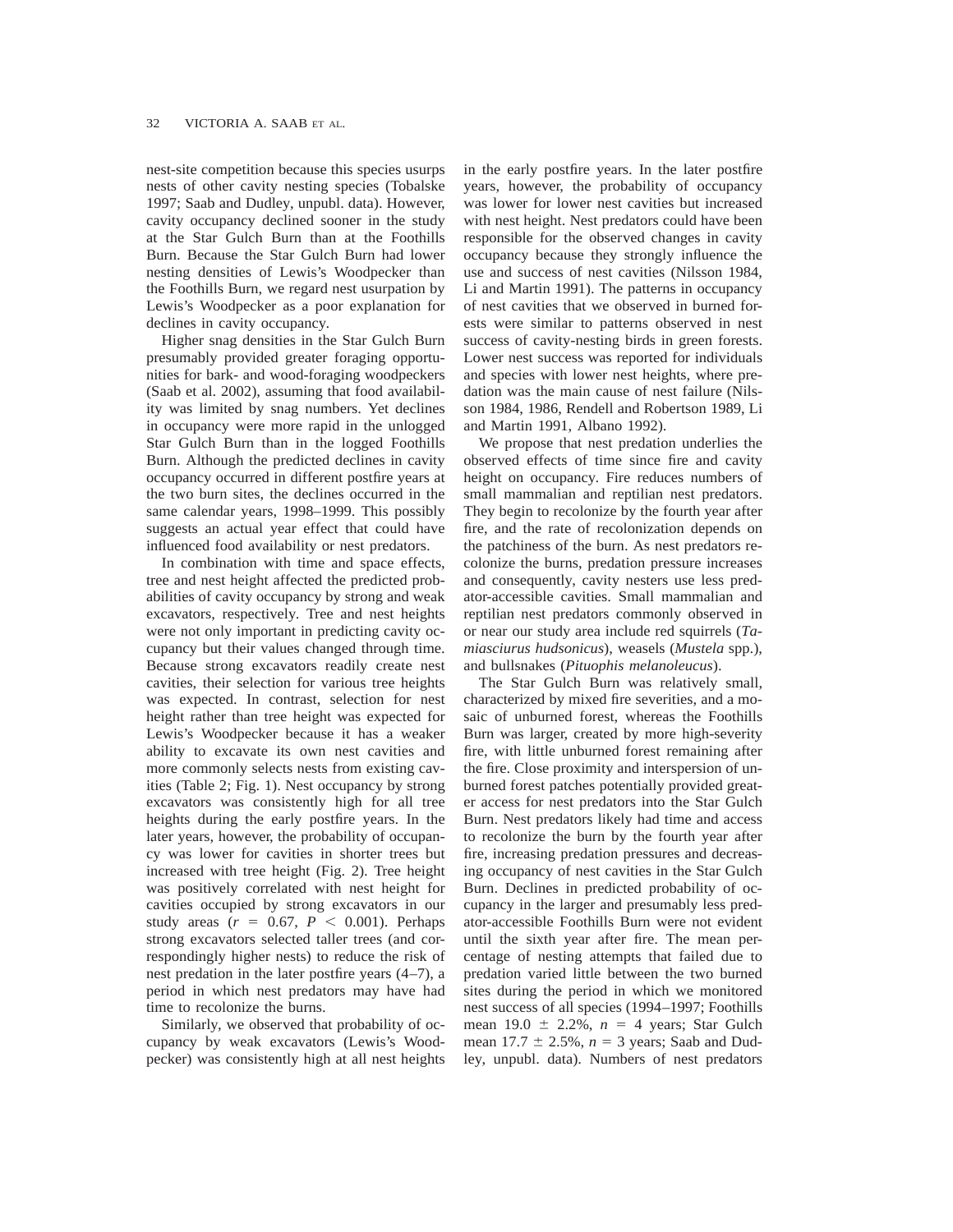and causes of nest failures should be studied concurrently during early postfire years to test our hypothesis that nest predation is the mechanism responsible for changes in cavity occupancy.

#### EFFECTS OF CAVITY REUSE PATTERNS ON OCCUPANCY

Occupancy by strong excavators was not explained by models with parameters that characterized reuse patterns: number of species using a cavity, percent reused by the same guild, and percent of years with a successful nest. This result was anticipated for strong excavators in our study area because they rarely (2% of nests) reused nest cavities.

Percentage of years with a successful nest, however, was important for predicting cavity occupancy by Lewis's Woodpecker, our only weak excavator. Once a Lewis's Woodpecker occupied a nest cavity, it apparently maintained occupancy over several years. Reuse of cavities by this woodpecker was nearly 50%, the highest among the species that we studied. This pattern was not surprising based on their aggressive nature and ability to usurp nests of other cavity nesters, and their weak excavator morphology (Tobalske 1997; Saab and Dudley, unpubl. data). Assuming that risk of predation increases over time after fire, the percentage of years with a successful nest should have a stronger influence in the later postfire years. Indeed, this was the pattern that we observed and it was particularly important in postfire year 7.

Nest tree species was unimportant for cavity occupancy or reuse in our study area. Ponderosa pine was the most frequently used tree for nesting but it was also the most abundant tree species; thus no selection for tree species was evident. Tree species selection was important for reuse of cavities in unburned forests of British Columbia (Aitken et al. 2002). Cavity nesters favored quaking aspen for both cavity excavation and reuse. Opportunities and actual nesting use of aspen were rare in our study area (Appendix), perhaps because it was uncommon and patchily distributed. When aspen is available, it plays a key role in the nesting ecology of cavitynesting birds (Dobkin et al. 1995, Aitken et al. 2002, Martin et al. 2004).

#### MICROHABITAT EFFECTS ON OCCUPANCY

Snags were abundant in postfire years 1 and 2, but not easily excavated because trees had little time to decay (Hutto 1995, Saab and Dudley 1998). Broken-topped or forked trees were typical characteristics of decay class 2, which were the trees most commonly excavated and most likely to have occupied cavities based on our models. This pattern was not surprising because tree decay varied little throughout the study period (Appendix), and only 1 of 385 trees had a change in decay class during our study, from class 2 to class 3.

Cavity orientation in an easterly direction was another nest tree characteristic included in the best model for predicting cavity occupancy by strong excavators. Several factors may have influenced cavity occupancy in this direction, including weather, thermal environment, and heartrot (Conner 1975, Daily 1993). In western Idaho, prevailing winds blow from the southwest, which may have deterred occupancy of cavities facing that direction. An easterly direction may have aided in warming the cavity during the morning hours, the period with the lowest daytime temperatures. If heartrot were more prevalent on the east side of trees, this would have provided opportunities for excavation.

Unlike strong excavators, occupancy by Lewis's Woodpecker was not explained by models with parameters that characterized nest tree features, such as decay and orientation. Such results were unsurprising because strong excavators have a greater physical ability to select the placement of their cavities in relation to tree decay and entrance orientation. Species with weak excavator morphology (i.e., Lewis's Woodpecker) are limited by their physical ability to excavate, resulting in less control over the placement of their cavities.

Models with other parameters that described nest trees (diameter and snag density surrounding nest trees) did not explain cavity occupancy. Studies comparing nest cavity use to availability reported that tree diameter and density were important for nest-site selection by cavity-nesting birds (Raphael and White 1984, Li and Martin 1991, Saab et al. 2002). In this study, however, we compared cavity occupancy to vacancy of selected nest trees that were used for nesting in one or more years of our study. Our results, therefore, could not be expected to follow the same pattern.

We did not measure cavity entrance size and volume, although these factors are reported to be important for cavity reuse because they influ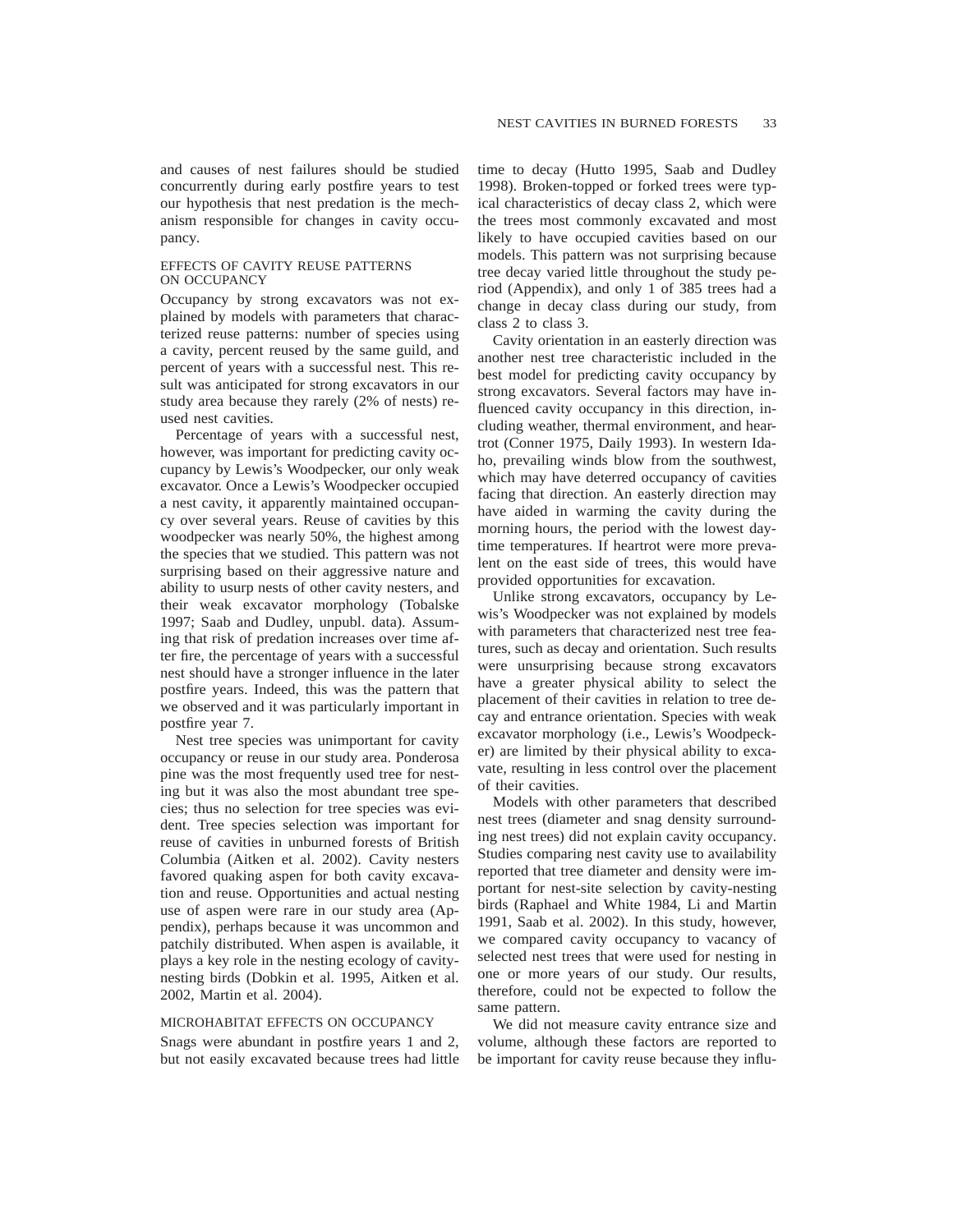ence the species that can use cavities (Peterson and Gauthier 1985, Aitken et al. 2002). In these studies there was a large variance in the size of birds that were using nest cavities (e.g., from Tree Swallows [*Tachycineta bicolor*] to Buffleheads [*Bucephala albeola*]), thus size and volume of the cavity was expected to be important. In our study, body size was not highly variable among the common nesting species (i.e., Mountain Bluebirds to Northern Flickers). Based on visual estimations of cavity entrance shape and size, Hairy Woodpeckers and Northern Flickers were responsible for creating nearly 70% of the cavities in our study area (Appendix). Consequently, cavity entrance size and volume probably varied little and were likely not important features for determining occupancy by cavitynesting species, with the exception of American Kestrel (an uncommon nesting species; Table 1).

Understanding the temporal changes in habitats and populations is essential for the conservation and management of cavity-nesting birds using recently burned forests (Hutto 1995, Martin and Eadie 1999, Saab and Vierling 2001). Habitat created by fire is an ephemeral resource. Our study suggests the need for replacing this ephemeral resource to maintain suitable breeding habitat for cavity-nesting birds. Results from our research help in understanding how long cavity-nesting birds persist in burned habitats. Additionally, we have documented that the length of time in which recently burned forests remain suitable habitat varies by site, depending on size, severity, and mosaic of the burn. We still do not know what portion of the landscape or how long these ephemeral habitats are needed to sustain populations of cavity-nesting birds across western North American forests.

# ACKNOWLEDGMENTS

We thank Jim Bednarz, two anonymous reviewers, and especially Hugh Powell for critical reviews of the manuscript. Field assistance was provided by Dan Shaw, Holiday Sloan, Jennifer Chambers, Gary Vos, Danielle Bruno, Christa Braun, Lottie Hufford, David Wageman, Steve Breth, Suzanne DiGiacomo, Colette Buchholtz, Janine Schroeder, Jim Johnson, Josh Bevan, Audra Serrian, Josh Schmidt, Jennifer Mark, Clay Cortright, Anna Peterson, Christy LeFavre, and Doug Kahill. Larry Donohoo provided logistical support and assistance with study design in Idaho. The USDA Forest Service, Rocky Mountain Research Station was the primary source of funding with additional help from other units of the Forest Service, including the Intermountain Region, Pacific Northwest Region, Pacific Northwest Research Station (Wenatchee Lab), and Boise National Forest, principally the Mountain Home District.

### LITERATURE CITED

- AITKEN, K. E. H., K. L. WIEBE, AND K. MARTIN. 2002. Nest-site reuse patterns for a cavity-nesting bird community in interior British Columbia. Auk 119: 391–402.
- ALBANO, D. J. 1992. Nesting mortality of Carolina Chickadees breeding in natural cavities. Condor 94:371–382.
- ALLISON, P. D. 1999. Logistic regression using the SAS system: theory and application. SAS Institute, Inc., Cary, NC.
- ANDERSON, D. R., W. A. LINK, D. H. JOHNSON, AND K. P. BURNHAM. 2001. Suggestions for presenting the results of data analyses. Journal of Wildlife Management 65:373–378.
- APFELBAUM, S., AND A. HANEY. 1981. Bird populations before and after wildfire in a Great Lakes pine forest. Condor 83:347–354.
- BEST, L. B. 1979. Effects of fire on a Field Sparrow population. American Midland Naturalist 101: 434–442.
- BLACKFORD, J. L. 1955. Woodpecker concentration in burned forest. Condor 57:28–30.
- BOCK, C. E. 1970. The ecology and behavior of the Lewis Woodpecker. University of California Publications in Zoology 92:1–100.
- BOCK, C. E., AND J. F. LYNCH. 1970. Breeding bird populations of burned and unburned conifer forest in the Sierra Nevada. Condor 72:182–189.
- BOCK, C. E., M. RAPHAEL, AND J. H. BOCK. 1978. Changing avian community structure during early post-fire succession in the Sierra Nevada. Wilson Bulletin 90:119–123.
- BULL, E. L., C. G. PARKS, AND T. R. TORGERSEN. 1997. Trees and logs important to wildlife in the Interior Columbia River Basin. USDA Forest Service General Technical Report PNW-GTR-391.
- BURNHAM, K. P., AND D. R. ANDERSON. 2002. Model selection and multimodel inference: a practical information-theoretic approach. 2nd ed. Springer-Verlag, New York.
- CLINE, S. P., A. B. BERG, AND H. W. WIGHT. 1980. Snag characteristics and dynamics in Douglas-fir forests, western Oregon. Journal of Wildlife Management 44:773–786.
- CONNER, R. N. 1975. Orientation of entrances to woodpecker nest cavities. Auk 92:371–374.
- DAILY, G. C. 1993. Heartwood decay and vertical distribution of Red-naped Sapsucker nest cavities. Wilson Bulletin 105:674–679.
- DIXON, R. D., AND V. A. SAAB. 2000. Black-backed Woodpecker (*Picoides arcticus*). *In* A. Poole and F. Gill [EDS.], The birds of North America, No. 509. The Birds of North America, Inc., Philadelphia, PA.
- DOBKIN, D. S., A. C. RICH, J. A. PRETARE, AND W. H. PYLE. 1995. Nest-site relationships among cavitynesting birds of riparian and snowpocket aspen woodlands in the northwestern Great Basin. Condor 97:694–707.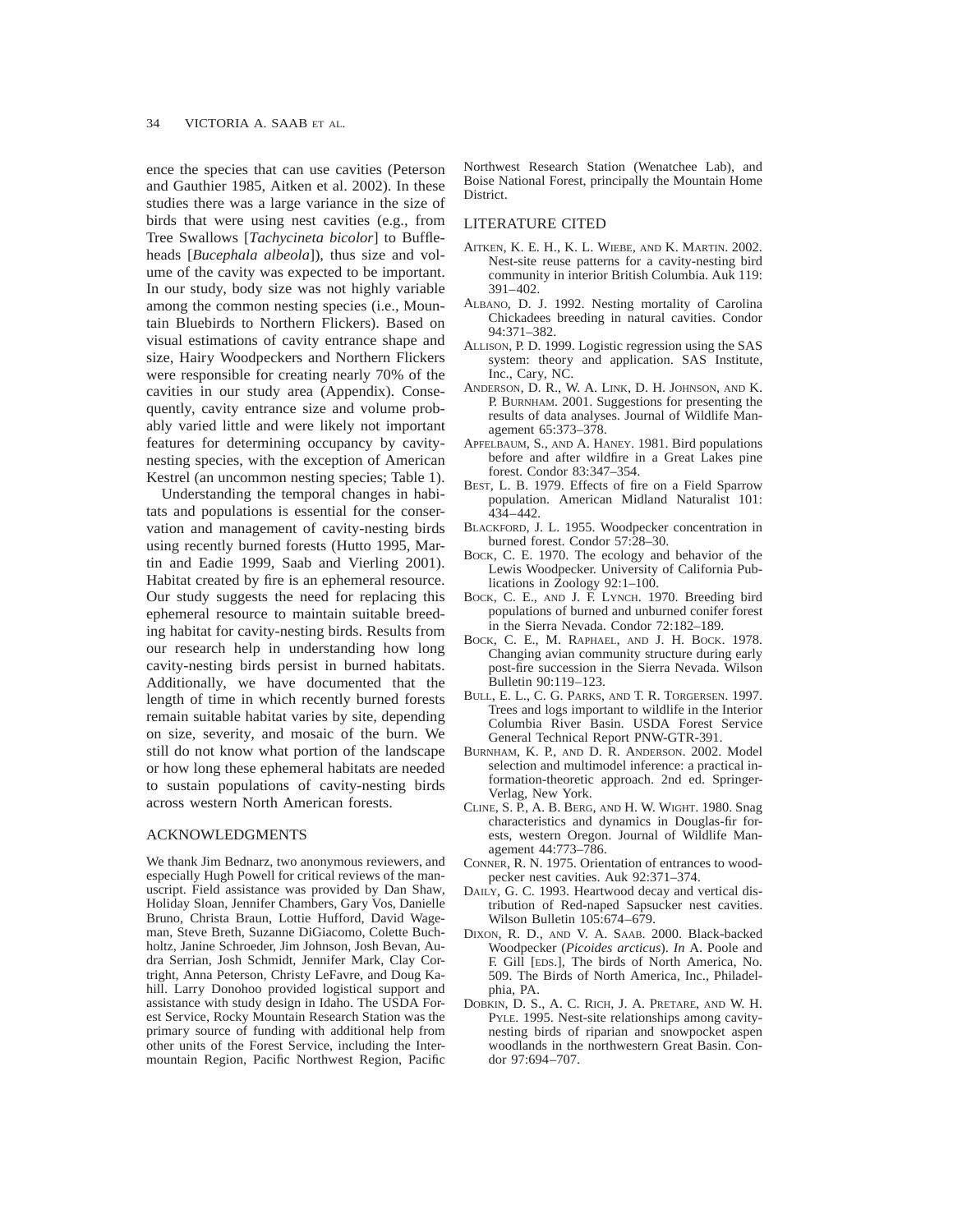- DUDLEY, J., AND V. SAAB. 2003. A field protocol to monitor cavity-nesting birds. USDA Forest Service Research Paper RMRS-RP-44.
- ESRI. 1999. ArcView GIS 3.2. Environmental Systems Research Institute, Inc., Redlands, CA.
- HORST, G. A. 1970. The effects of controlled burning on arthropod density and biomass in relation to bobwhite quail brood habitat on a right-of-way. Tall Timbers Conference on Ecological Animal Control by Habitat Management 2:173–183.
- HOSMER, D. W., AND S. LEMESHOW. 2000. Applied logistic regression. 2nd ed. Wiley, New York.
- HUFF, M. H., J. K. AGEE, AND D. A. MANUWAL. 1985. Postfire succession of avifauna in the Olympic Mountains, Washington, p. 8–15. *In* J. E. Lotan and J. K. Brown [COMPILERS], Fire's effects on wildlife habitat-symposium proceedings, Missoula, MT. USDA Forest Service General Technical Report INT-GTR-186.
- HUFF, M. H., AND J. K. SMITH. 2000. Fire effects on animal communities, p. 35–42. *In* J. K. Smith [ED.], Wildland fire in ecosystems: effects of fire on fauna. Vol. 1. USDA Forest Service General Technical Report RMRS-GTR-42.
- HURVICH, C. M., AND C. TSAI. 1989. Regression and time series model selection in small samples. Biometrika 76:297–307.
- HUTTO, R. L. 1995. Composition of bird communities following stand-replacement fires in Northern Rocky Mountain (U.S.A.) conifer forests. Conservation Biology 9:1041–1058.
- KOTLIAR, N. B., S. HEJL, R. L. HUTTO, V. SAAB, C. P. MELCHER, AND M. E. MCFADZEN. 2002. Effects of wildfire and post-fire salvage logging on avian communities in conifer-dominated forests of the western United States. Studies in Avian Biology 25:49–64.
- LI, P., AND T. E. MARTIN. 1991. Nest-site selection and nesting success of cavity-nesting birds in high elevation forest drainages. Auk 108:405–418.
- LINDER, K. A., AND S. H. ANDERSON. 1998. Nesting habitat of Lewis' Woodpeckers in southeastern Wyoming. Journal of Field Ornithology 69:109– 116.
- LOWE, P. O., P. F. FOLLIOTT, J. H. DIETERICH, AND D. R. PATTON. 1978. Determining potential wildlife benefits from wildfire in Arizona ponderosa pine forests. USDA Forest Service General Technical Report RM-GTR-52.
- MANY, D. E. 1984. Factors influencing the use of winter-burnt grassland by foraging Bald Ibises (*Geronticus calvus*). South African Journal of Zoology 19:12–15.
- MARTIN, K., K. E. H. AITKEN, AND K. L. WIEBE. 2004. Nest sites and nest webs for cavity-nesting communities in interior British Columbia, Canada: nest characteristics and niche partitioning. Condor 106:5–19.
- MARTIN, K., AND J. M. EADIE. 1999. Nest webs: a community-wide approach to the management and conservation of cavity-nesting forest birds. Forest Ecology and Management 115:243–257.
- MCCULLAGH, P., AND J. A. NELDER. 1989. Generalized linear models. 2nd ed. Chapman and Hall, New York.
- MCCULLOUGH, D. G., R. A. WERNER, AND D. NEU-MANN. 1998. Fire and insects in northern and boreal forest ecosystems of North America. Annual Review of Entomology 43:107–127.
- MORRISON, M. L., AND M. G. RAPHAEL. 1993. Modeling the dynamics of snags. Ecological Applications 3:322–330.
- MURPHY, E. C., AND W. A. LEHNHAUSEN. 1998. Density and foraging ecology of woodpeckers following a stand-replacement fire. Journal of Wildlife Management 62:1359–1372.
- NILSSON, S. G. 1984. The evolution of nest-site selection among hole-nesting birds: the importance of nest predation and competition. Ornis Scandinavica 15:167–175.
- NILSSON, S. G. 1986. Evolution of hole-nesting in birds: on balancing selection pressures. Auk 103: 432–435.
- PETERSON, B., AND G. GAUTHIER. 1985. Nest site use by cavity-nesting birds of the Cariboo Parkland, British Columbia. Wilson Bulletin 97:319–331.
- RAPHAEL, M. G., M. L. MORRISON, AND M. P. YODER-WILLIAMS. 1987. Breeding bird populations during twenty-five years of postfire succession in the Sierra Nevada. Condor 89:614–626.
- RAPHAEL, M. G., AND M. WHITE. 1984. Use of snags by cavity-nesting birds in the Sierra Nevada. Wildlife Monographs 86.
- RENDELL, W. B., AND R. J. ROBERTSON. 1989. Nest-site characteristics, reproductive success and cavity availability for Tree Swallows breeding in natural cavities. Condor 91:875–885.
- SAAB, V., R. BRANNON, J. DUDLEY, L. DONOHOO, D. VANDERZANDEN, V. JOHNSON, AND H. LACHOWSKI. 2002. Selection of fire-created snags at two spatial scales by cavity-nesting birds, p. 835–848. *In* P. J. Shea, W. F. Laudenslayer Jr., B. Valentine, C. P. Weatherspoon, and T. E. Lisle [EDS.], Proceedings of the symposium on the ecology and management of dead wood in western forests, November 2–4, 1999, Reno, Nevada. USDA Forest Service General Technical Report PSW-GTR-181.
- SAAB, V. A., AND J. G. DUDLEY. 1998. Responses of cavity-nesting birds to stand-replacement fire and salvage logging in ponderosa pine/Douglas-fir forests of southwestern Idaho. USDA Forest Service Research Paper RMRS-RP-11.
- SAAB, V. A., AND K. VIERLING. 2001. Reproductive success of Lewis's Woodpecker in burned pine and cottonwood riparian forests. Condor 103:491– 501.
- SAS INSTITUTE. 2000. SAS/STAT user's guide. Vol. 2. Version 8. SAS Institute, Inc., Cary, NC.
- TOBALSKE, B. W. 1997. Lewis' Woodpecker (*Melanerpes lewis*). *In* A. Poole and F. Gill [EDS.], The birds of North America, No. 284. The Academy of Natural Sciences, Philadelphia, PA, and The American Ornithologists' Union, Washington, DC.
- Yoccoz, N. G. 1991. Use, overuse, and misuse of significance tests in evolutionary biology and ecology. Bulletin of the Ecological Society of America 72:106–111.